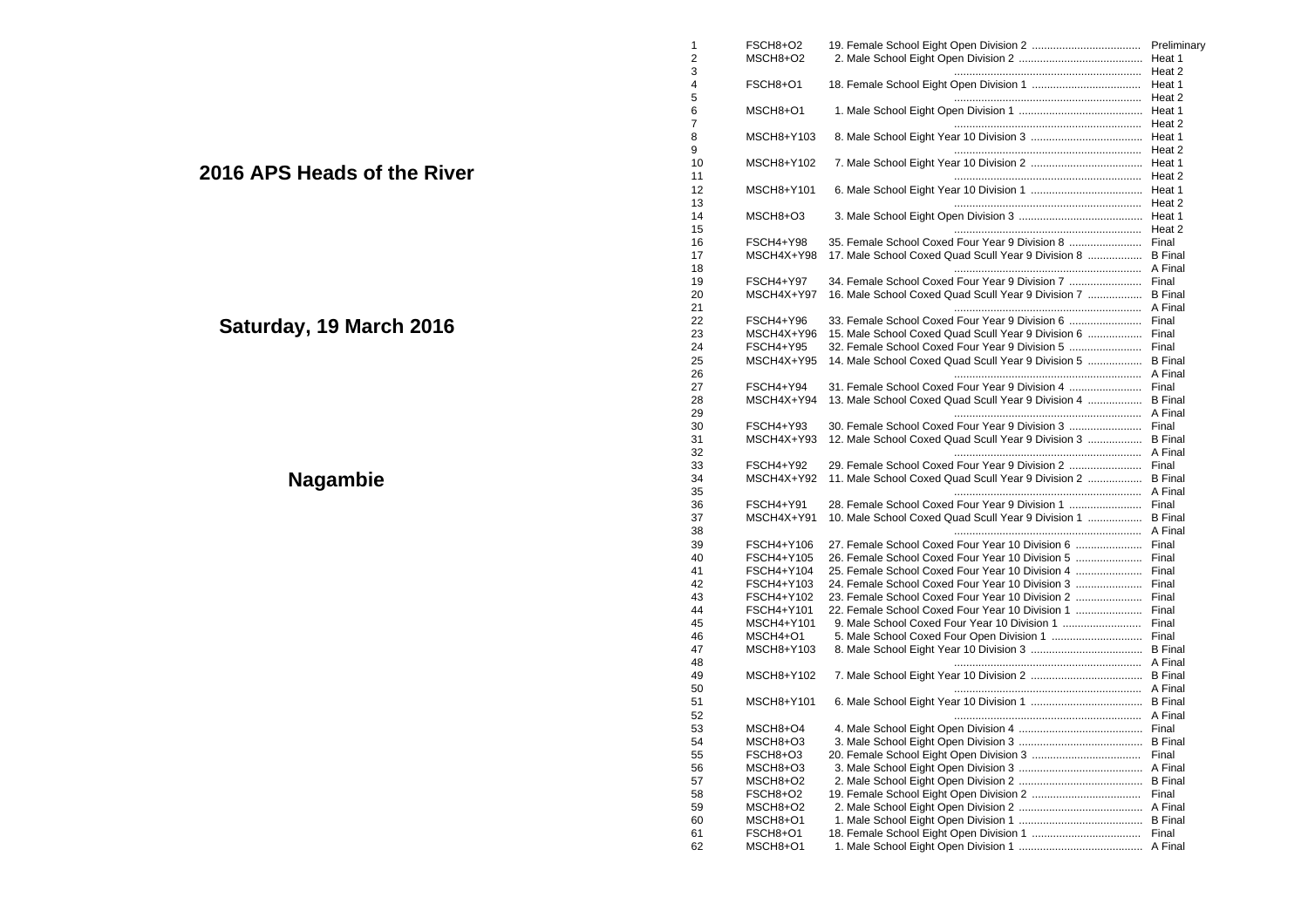**2016 APS Heads of the River** 

## **2016 APS Heads of the River Saturday, 19 March 2016**

| Race 1<br>Female School Eight Open Division 2<br>Male School Eight Open Division 1<br>Preliminary<br>Race 6<br>Place<br>Place<br>Lane<br>2000m<br>Margins<br>Lane<br>Crew<br>Crew<br>19.03 Geelong College<br>01.07 Melbourne GS 1<br>(Murrihy, Russell, Bond, Goldsack, Wynter, Carroll, Tierney, Guthrie, c: McArthur)<br>$\overline{4}$<br>NT<br>0.00<br>$+0.00$<br>$\overline{4}$<br>(Blomley, Harrison, Robertson, Perkins, Hamilton, Hooper, Lovejoy-Hall, Foster, c: Anders)<br>19.04 Geelong Grammar<br>01.04 Geelong College<br>$\overline{2}$<br>$\overline{2}$<br>5<br>5<br>$2.33 + 2.33$<br>(Browne, Dunn, Hains, Richards, Luxton, Lees, Needle, Burgess, c: Cochrane)<br>(Page,Jackman,Kemp,West,Morrison,Gorell,Longden,Vernon,c:Wylie)<br>19.01 Carey Grammar<br>01.09 St Kevin's<br>3<br>3<br>3<br>3<br>24.44 +26.77<br>(Gillot, Ernest, Anderson, Brookman, McKay, Nichols, Rizio, Morarty, c: Knowles)<br>(Smith, Brusco, Street, Ryan, Zupan, O'Leary, Bolton, Gusman, c: Goller)<br>19.02 Caulfield Grammar<br>01.06 Haileybury<br>$\overline{4}$<br>6<br>2<br>$5.93 + 32.70$<br>(Kunkler, Norbury, Routley, Elliot, Knowles, Duckett, Mickelbrough, Rajasinghe, c: Pemberton)<br>(Ekberg, Bensch, Irwin, Green, Gregors, Cain, Crantock, Scaunich, c: Storton) | 2000m<br>6:17.70<br>6:19.85 | Heat 1<br>Margins<br>$0.00 + 0.00$ |
|--------------------------------------------------------------------------------------------------------------------------------------------------------------------------------------------------------------------------------------------------------------------------------------------------------------------------------------------------------------------------------------------------------------------------------------------------------------------------------------------------------------------------------------------------------------------------------------------------------------------------------------------------------------------------------------------------------------------------------------------------------------------------------------------------------------------------------------------------------------------------------------------------------------------------------------------------------------------------------------------------------------------------------------------------------------------------------------------------------------------------------------------------------------------------------------------------------------------------------------------------------------------------------------|-----------------------------|------------------------------------|
|                                                                                                                                                                                                                                                                                                                                                                                                                                                                                                                                                                                                                                                                                                                                                                                                                                                                                                                                                                                                                                                                                                                                                                                                                                                                                      |                             |                                    |
|                                                                                                                                                                                                                                                                                                                                                                                                                                                                                                                                                                                                                                                                                                                                                                                                                                                                                                                                                                                                                                                                                                                                                                                                                                                                                      |                             |                                    |
|                                                                                                                                                                                                                                                                                                                                                                                                                                                                                                                                                                                                                                                                                                                                                                                                                                                                                                                                                                                                                                                                                                                                                                                                                                                                                      |                             |                                    |
|                                                                                                                                                                                                                                                                                                                                                                                                                                                                                                                                                                                                                                                                                                                                                                                                                                                                                                                                                                                                                                                                                                                                                                                                                                                                                      |                             |                                    |
|                                                                                                                                                                                                                                                                                                                                                                                                                                                                                                                                                                                                                                                                                                                                                                                                                                                                                                                                                                                                                                                                                                                                                                                                                                                                                      |                             |                                    |
|                                                                                                                                                                                                                                                                                                                                                                                                                                                                                                                                                                                                                                                                                                                                                                                                                                                                                                                                                                                                                                                                                                                                                                                                                                                                                      |                             | $2.15 + 2.15$                      |
|                                                                                                                                                                                                                                                                                                                                                                                                                                                                                                                                                                                                                                                                                                                                                                                                                                                                                                                                                                                                                                                                                                                                                                                                                                                                                      |                             |                                    |
|                                                                                                                                                                                                                                                                                                                                                                                                                                                                                                                                                                                                                                                                                                                                                                                                                                                                                                                                                                                                                                                                                                                                                                                                                                                                                      | 6:24.30                     | 4.45<br>$+6.60$                    |
|                                                                                                                                                                                                                                                                                                                                                                                                                                                                                                                                                                                                                                                                                                                                                                                                                                                                                                                                                                                                                                                                                                                                                                                                                                                                                      |                             |                                    |
|                                                                                                                                                                                                                                                                                                                                                                                                                                                                                                                                                                                                                                                                                                                                                                                                                                                                                                                                                                                                                                                                                                                                                                                                                                                                                      | 6:27.22                     | $2.92 + 9.52$                      |
| 01.01 Brighton Grammar<br>5<br>Race 2<br>Male School Eight Open Division 2<br>Heat 1                                                                                                                                                                                                                                                                                                                                                                                                                                                                                                                                                                                                                                                                                                                                                                                                                                                                                                                                                                                                                                                                                                                                                                                                 |                             |                                    |
| (Riddell,Stewart,Capp,Phillips,Ewers,Lewis,Mahan,Hurd,c:Farrow)<br>6<br>Place<br>2000m<br>Margins<br>Crew<br>Lane                                                                                                                                                                                                                                                                                                                                                                                                                                                                                                                                                                                                                                                                                                                                                                                                                                                                                                                                                                                                                                                                                                                                                                    | 6:32.47                     | $5.25 + 14.77$                     |
| 01.02 Carey Grammar<br>6<br>02.07 Melbourne GS 2                                                                                                                                                                                                                                                                                                                                                                                                                                                                                                                                                                                                                                                                                                                                                                                                                                                                                                                                                                                                                                                                                                                                                                                                                                     |                             |                                    |
| $\overline{7}$<br>(Walker,Katsivelis,Keller,Borg,Worth,Bavage,Jobson,O'Neill,c:Coleman)<br>NT                                                                                                                                                                                                                                                                                                                                                                                                                                                                                                                                                                                                                                                                                                                                                                                                                                                                                                                                                                                                                                                                                                                                                                                        | 6:46.32                     | 13.85 +28.62                       |
| $0.00 + 0.00$<br>(Crouch, Hannah, Tunbridge, O'Connell, Sanderson, O'Connell, Gillham, Rose, c: Howitt-Ross)<br>4<br>Progress: 1,2,3->FA (Race 62); 4,5,6->FB (Race 60)                                                                                                                                                                                                                                                                                                                                                                                                                                                                                                                                                                                                                                                                                                                                                                                                                                                                                                                                                                                                                                                                                                              |                             |                                    |
| 02.09 St Kevin's<br>$\overline{2}$<br>Race 7<br>Male School Eight Open Division 1                                                                                                                                                                                                                                                                                                                                                                                                                                                                                                                                                                                                                                                                                                                                                                                                                                                                                                                                                                                                                                                                                                                                                                                                    |                             | Heat 2                             |
| 3<br>(Higgins, Radda, O'Meara, Petersen, Mulquiny, Armstrong, Beaney, Battistella, c: Lucas-Lely)<br>Place<br>Crew<br>Lane                                                                                                                                                                                                                                                                                                                                                                                                                                                                                                                                                                                                                                                                                                                                                                                                                                                                                                                                                                                                                                                                                                                                                           | 2000m                       | Margins                            |
| 02.04 Geelong College<br>3                                                                                                                                                                                                                                                                                                                                                                                                                                                                                                                                                                                                                                                                                                                                                                                                                                                                                                                                                                                                                                                                                                                                                                                                                                                           |                             |                                    |
| 5<br>01.08 Scotch College VIC<br>(Chalmers, Fitzgerald, Bell, Molloy, Foley, Wright, Malone, Taylor, c: Doery)                                                                                                                                                                                                                                                                                                                                                                                                                                                                                                                                                                                                                                                                                                                                                                                                                                                                                                                                                                                                                                                                                                                                                                       |                             |                                    |
| 02.01 Brighton Grammar<br>(Isles, Barber*, Le Deux, Miller, Brooke, Emmett, Russell, Hanna, c: Richards)<br>4<br>$\overline{4}$                                                                                                                                                                                                                                                                                                                                                                                                                                                                                                                                                                                                                                                                                                                                                                                                                                                                                                                                                                                                                                                                                                                                                      | 6:19.84                     | 0.00<br>$+0.00$                    |
| 6<br>01.10 Wesley College<br>(Burt, Platt, Lovett, Massuger, Parish, Mason, Kastrinakis, Haddon, c: Kenny)                                                                                                                                                                                                                                                                                                                                                                                                                                                                                                                                                                                                                                                                                                                                                                                                                                                                                                                                                                                                                                                                                                                                                                           |                             |                                    |
| 5<br>02.03 Caulfield Grammar<br>(Cargill,Joyce,Melbourne,Tatterson,Bayliss,McCoach,Norman,Lavery,c:Peters)<br>5                                                                                                                                                                                                                                                                                                                                                                                                                                                                                                                                                                                                                                                                                                                                                                                                                                                                                                                                                                                                                                                                                                                                                                      | 6:22.24                     | 2.40<br>+2.40                      |
| $\overline{2}$<br>01.05 Geelong Grammar<br>(Hogan, Matheou, Coburn, Kaye, Deighton, Donoghue, Loughnan, Herbert, c: Annois)                                                                                                                                                                                                                                                                                                                                                                                                                                                                                                                                                                                                                                                                                                                                                                                                                                                                                                                                                                                                                                                                                                                                                          |                             |                                    |
| 3<br>02.02 Carey Grammar<br>(Thompson, Roper, Baylis, McLachlan, Sheridan, Rafferty, Mentha, Henry, c: Jamieson)<br>6                                                                                                                                                                                                                                                                                                                                                                                                                                                                                                                                                                                                                                                                                                                                                                                                                                                                                                                                                                                                                                                                                                                                                                | 6:23.52                     | 1.28<br>$+3.68$                    |
| $\overline{7}$<br>(Barnett,Nimmo,Feikema,Sweeney,Jordan,Packham,McIntosh,Cole,c:Mckenry)<br>$01.11$ Xavier                                                                                                                                                                                                                                                                                                                                                                                                                                                                                                                                                                                                                                                                                                                                                                                                                                                                                                                                                                                                                                                                                                                                                                           |                             |                                    |
| 6<br>Progress: 1,2,3->FA (Race 59); 4,5,6->FB (Race 57)<br>(Greene, Jenkins, Bergin, Power, Kelly, Ralph, MacMahon, Silk, c: Frawley)                                                                                                                                                                                                                                                                                                                                                                                                                                                                                                                                                                                                                                                                                                                                                                                                                                                                                                                                                                                                                                                                                                                                                | 6:33.67                     | $10.15 + 13.83$                    |
| 01.03 Caulfield Grammar<br>Race 3<br>Male School Eight Open Division 2<br>Heat 2                                                                                                                                                                                                                                                                                                                                                                                                                                                                                                                                                                                                                                                                                                                                                                                                                                                                                                                                                                                                                                                                                                                                                                                                     |                             |                                    |
| $\overline{2}$<br>(McVean, O'Brien, Allen-Lyons, Ryan, Breeze, Allen, Meads, Cowie, c: Chung)<br>Place<br>2000m<br>Margins<br>Crew<br>Lane                                                                                                                                                                                                                                                                                                                                                                                                                                                                                                                                                                                                                                                                                                                                                                                                                                                                                                                                                                                                                                                                                                                                           | 6:40.89                     | $7.22 +21.05$                      |
| Progress: 1,2,3->FA (Race 62); 4,5,6->FB (Race 60)<br>02.08 Scotch College VIC                                                                                                                                                                                                                                                                                                                                                                                                                                                                                                                                                                                                                                                                                                                                                                                                                                                                                                                                                                                                                                                                                                                                                                                                       |                             | *substitute                        |
| Race 8<br>Male School Eight Year 10 Division 3<br>4<br>6:31.22<br>$0.00 + 0.00$<br>(Butcher*, Webster, Baxter, Parks, Cooper, Dale, Gertis, Murchie, c: Gill)                                                                                                                                                                                                                                                                                                                                                                                                                                                                                                                                                                                                                                                                                                                                                                                                                                                                                                                                                                                                                                                                                                                        |                             | Heat 1                             |
| Place<br>Crew<br>Lane<br>02.05 Geelong Grammar                                                                                                                                                                                                                                                                                                                                                                                                                                                                                                                                                                                                                                                                                                                                                                                                                                                                                                                                                                                                                                                                                                                                                                                                                                       | 2000m                       | Margins                            |
| $\overline{2}$<br>5<br>(White,Orford,Arter,Philip,Langley,Yencken,Verbeek Van Der Sande,Eisner,c:Naylor)<br>6:35.96<br>$4.74 + 4.74$<br>08.08 Scotch College VIC                                                                                                                                                                                                                                                                                                                                                                                                                                                                                                                                                                                                                                                                                                                                                                                                                                                                                                                                                                                                                                                                                                                     |                             |                                    |
| 02.11 Xavier<br>$\overline{4}$                                                                                                                                                                                                                                                                                                                                                                                                                                                                                                                                                                                                                                                                                                                                                                                                                                                                                                                                                                                                                                                                                                                                                                                                                                                       |                             | 0.00<br>$+0.00$                    |
| (Malcolm, Greco*, Upjohn, Chirmuley*, Hudson, Digby*, Price, Gall, c: Gration)<br>3<br>3                                                                                                                                                                                                                                                                                                                                                                                                                                                                                                                                                                                                                                                                                                                                                                                                                                                                                                                                                                                                                                                                                                                                                                                             | 7:26.84                     |                                    |
| 6:42.24<br>$6.28 + 11.02$<br>08.06 Geelong Grammar<br>(Delany-Small, Apperley, Pearce, O'Farrell, Beaton, Lawson, Perica, Stewart, c: King)<br>$\overline{7}$                                                                                                                                                                                                                                                                                                                                                                                                                                                                                                                                                                                                                                                                                                                                                                                                                                                                                                                                                                                                                                                                                                                        | 7:34.92                     | $+8.08$                            |
| (Ranacher, Fischl, Wynn-Pope, Gaunt, Balfour Ash, Burleigh, Cassidy, Armytage, c: Doughty)<br>02.06 Haileybury<br>$\overline{4}$<br>6                                                                                                                                                                                                                                                                                                                                                                                                                                                                                                                                                                                                                                                                                                                                                                                                                                                                                                                                                                                                                                                                                                                                                |                             | 8.08                               |
| (Hewitt,Connell,Horvat,Akdogan,Bracken,Ward,Humble,Kalfas,c:Szabo)<br>6:51.99<br>$9.75 + 20.77$<br>08.11 St Kevin's<br>6                                                                                                                                                                                                                                                                                                                                                                                                                                                                                                                                                                                                                                                                                                                                                                                                                                                                                                                                                                                                                                                                                                                                                             |                             |                                    |
| 02.10 Wesley College<br>(Gook, Renehan, Ingpen, O'Leary, Hogan, Chaplin, Fong, Powning, c: Heares)<br>5<br>$\overline{2}$                                                                                                                                                                                                                                                                                                                                                                                                                                                                                                                                                                                                                                                                                                                                                                                                                                                                                                                                                                                                                                                                                                                                                            | 7:36.06                     | $1.14 + 9.22$                      |
| 7:20.49<br>28.50 +49.27<br>08.04 Geelong College<br>(Slavik,Jacobs,Grunbaum,Hodge,Smith,Orr,Parris,Vogel,c:Sidhu)                                                                                                                                                                                                                                                                                                                                                                                                                                                                                                                                                                                                                                                                                                                                                                                                                                                                                                                                                                                                                                                                                                                                                                    |                             |                                    |
| 3<br>Progress: 1,2,3->FA (Race 59); 4,5,6->FB (Race 57)<br>(Gadd, Wynter, Willett, Williams, Batrouney, Moorfoot, Malone, Wright, c: Wylie)<br>*substitute                                                                                                                                                                                                                                                                                                                                                                                                                                                                                                                                                                                                                                                                                                                                                                                                                                                                                                                                                                                                                                                                                                                           | 7:38.27                     | $2.21 + 11.43$                     |
| 08.10 Scotch College VIC<br>5<br>Race 4<br>Female School Eight Open Division 1<br>Heat 1<br>5                                                                                                                                                                                                                                                                                                                                                                                                                                                                                                                                                                                                                                                                                                                                                                                                                                                                                                                                                                                                                                                                                                                                                                                        |                             |                                    |
| (Cester*, Werts, Alexander*, Walker*, Wilde, Tsigaras*, Kloppers, Webster*, c: Bodon)<br>Place<br>2000m<br>Crew<br>Lane<br>Margins                                                                                                                                                                                                                                                                                                                                                                                                                                                                                                                                                                                                                                                                                                                                                                                                                                                                                                                                                                                                                                                                                                                                                   | 7:43.04                     | $4.77 + 16.20$                     |
| 08.09 Scotch College VIC<br>6<br>18.04 Geelong Grammar                                                                                                                                                                                                                                                                                                                                                                                                                                                                                                                                                                                                                                                                                                                                                                                                                                                                                                                                                                                                                                                                                                                                                                                                                               |                             |                                    |
| 2<br>(Alexander, Rabie, Norman, De Rooy, Cester, Saliba, Walker, Greco, c: Oates)<br>(Shippen, Treweeke, Brookes, Chirnside, Sutton, Perrignon, Culley, Harte, c: Gubbins)<br>7:16.19<br>0.00<br>$+0.00$<br>4                                                                                                                                                                                                                                                                                                                                                                                                                                                                                                                                                                                                                                                                                                                                                                                                                                                                                                                                                                                                                                                                        | 7:55.34                     | $12.30 + 28.50$                    |
| Progress: 1,2,3->FA (Race 48); 4,5,6->FB (Race 47)<br>18.06 Wesley College                                                                                                                                                                                                                                                                                                                                                                                                                                                                                                                                                                                                                                                                                                                                                                                                                                                                                                                                                                                                                                                                                                                                                                                                           |                             | *substitute                        |
| $\overline{2}$                                                                                                                                                                                                                                                                                                                                                                                                                                                                                                                                                                                                                                                                                                                                                                                                                                                                                                                                                                                                                                                                                                                                                                                                                                                                       |                             | Heat 2                             |
|                                                                                                                                                                                                                                                                                                                                                                                                                                                                                                                                                                                                                                                                                                                                                                                                                                                                                                                                                                                                                                                                                                                                                                                                                                                                                      | 2000m                       | Margins                            |
| Male School Eight Year 10 Division 3<br>Race 9<br>3<br>7:39.34<br>23.15 +23.15<br>(McBurney,Kent,Rose,Neiwand,Bembic,McLeish-Moss,Singleton,Nancarrow,c:Peters)                                                                                                                                                                                                                                                                                                                                                                                                                                                                                                                                                                                                                                                                                                                                                                                                                                                                                                                                                                                                                                                                                                                      |                             |                                    |
| Place<br>Crew<br>Lane<br>18.01 Carey Grammar<br>3                                                                                                                                                                                                                                                                                                                                                                                                                                                                                                                                                                                                                                                                                                                                                                                                                                                                                                                                                                                                                                                                                                                                                                                                                                    |                             | $0.00 + 0.00$                      |
| 5<br>$6.80 + 29.95$<br>08.07 Melbourne GS 7<br>7:46.14<br>(Jackson, Evans, Hermann, Ding, Edwards, Arnott, Klupacs, Symon, c: Atkins)                                                                                                                                                                                                                                                                                                                                                                                                                                                                                                                                                                                                                                                                                                                                                                                                                                                                                                                                                                                                                                                                                                                                                |                             |                                    |
| $\overline{4}$<br>Progress: 1,2,3->FA (Race 61)<br>(Holdenson, Enticott, Dunlop, O'Neill, Garner-Davis, Johnstone, McCall, Parkinson, c: Geczy)                                                                                                                                                                                                                                                                                                                                                                                                                                                                                                                                                                                                                                                                                                                                                                                                                                                                                                                                                                                                                                                                                                                                      | 7:33.13                     |                                    |
| 08.01 Brighton Grammar<br>$\overline{2}$<br>Race 5<br>Female School Eight Open Division 1<br>Heat 2                                                                                                                                                                                                                                                                                                                                                                                                                                                                                                                                                                                                                                                                                                                                                                                                                                                                                                                                                                                                                                                                                                                                                                                  |                             |                                    |
| 5<br>(Jonker, Hutchins, Hickey, Lawson, Berry, Markham, Goodings, McDowell, c: Elliott)<br>Place<br>Crew<br>2000m<br>Lane<br>Margins                                                                                                                                                                                                                                                                                                                                                                                                                                                                                                                                                                                                                                                                                                                                                                                                                                                                                                                                                                                                                                                                                                                                                 | 7:34.78                     | $1.65 + 1.65$                      |
| 08.02 Brighton Grammar<br>3                                                                                                                                                                                                                                                                                                                                                                                                                                                                                                                                                                                                                                                                                                                                                                                                                                                                                                                                                                                                                                                                                                                                                                                                                                                          |                             |                                    |
| 18.02 Caulfield Grammar<br>3<br>(Harris, Cole, Morrison, Rowell, Longmire, Fisher, Rechner, Wright, c: Augustini)                                                                                                                                                                                                                                                                                                                                                                                                                                                                                                                                                                                                                                                                                                                                                                                                                                                                                                                                                                                                                                                                                                                                                                    | 7:44.08                     | $9.30 + 10.95$                     |
| (Hind, Mitchell, Lowe, Browell, Edmonds, Mynott, Perrott, Ghali, c: Krassaris)<br>7:31.00<br>$0.00 + 0.00$<br>$\overline{4}$<br>08.03 Caulfield Grammar<br>$\overline{4}$                                                                                                                                                                                                                                                                                                                                                                                                                                                                                                                                                                                                                                                                                                                                                                                                                                                                                                                                                                                                                                                                                                            |                             |                                    |
| 18.03 Geelong College<br>(Kourakis, Donato, Long, Jin, Cheng, Osianlis, Allen, Dickson, c: Phillips)<br>6<br>$\overline{2}$                                                                                                                                                                                                                                                                                                                                                                                                                                                                                                                                                                                                                                                                                                                                                                                                                                                                                                                                                                                                                                                                                                                                                          | 8:01.53                     | $17.45 +28.40$                     |
| (Boness, Cheatley, Walmsley, Gorell, Stewart, Hall, Blundy Jones, Lawson, c: Balaam)<br>5<br>7:37.05<br>$6.05 + 6.05$<br>08.05 Geelong Grammar<br>5                                                                                                                                                                                                                                                                                                                                                                                                                                                                                                                                                                                                                                                                                                                                                                                                                                                                                                                                                                                                                                                                                                                                  |                             |                                    |
| 18.05 Haileybury<br>2<br>(Cordeaux, Barton-Spillane, Tonuri, Campbell, Brew, Rhyon, Xie, Philip, c: Spangler)<br>3<br>(Proctor-Parker, Armstrong, Ralphsmith, Pest, Williamson, Maginness, Ekberg, McDonald, c: Fabien)<br>3<br>16.49 +22.54<br>7:53.54<br>Progress: 1,2,3->FA (Race 48); 4,5,6->FB (Race 47)                                                                                                                                                                                                                                                                                                                                                                                                                                                                                                                                                                                                                                                                                                                                                                                                                                                                                                                                                                        | 8:26.23                     | 24.70 +53.10                       |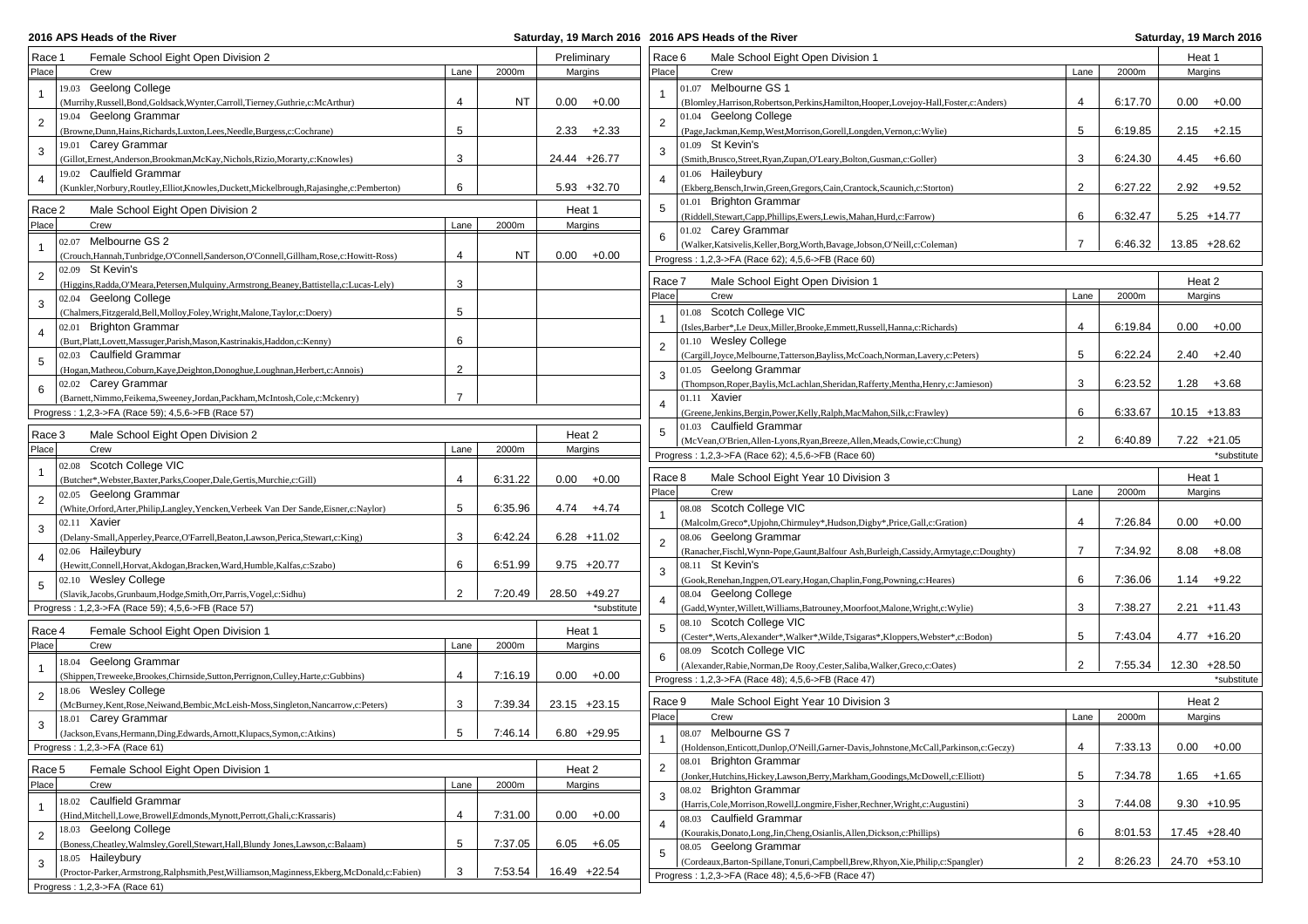**2016 APS Heads of the River** 

## **2016 APS Heads of the River Saturday, 19 March 2016**

| Male School Eight Year 10 Division 2<br>Race 10                                                                                          |                |         | Heat 1          | Race 14<br>Male School Eight Open Division 3                                                                                        | Heat 1          |
|------------------------------------------------------------------------------------------------------------------------------------------|----------------|---------|-----------------|-------------------------------------------------------------------------------------------------------------------------------------|-----------------|
| Place<br>Crew                                                                                                                            | Lane           | 2000m   | Margins         | Place<br>Crew<br>2000m<br>Lane                                                                                                      | Margins         |
| 07.04 Melbourne GS 6                                                                                                                     |                |         |                 | 03.05 Melbourne GS 3                                                                                                                |                 |
| $\mathbf{1}$<br>(Nuske, Ross, Brown, Hornor, Tragas, Ballard, Brown, Keeble, c: Calder)                                                  | $\overline{4}$ | 7:06.88 | 0.00<br>$+0.00$ | 4<br>6:59.83<br>(Stevenson, Hooper, Bidgood, Thompson, Williams, Judge, Nuske, Hilditch, c: Davies)                                 | $0.00 + 0.00$   |
| 07.06 St Kevin's                                                                                                                         |                |         |                 | 03.08 Xavier                                                                                                                        |                 |
| $\overline{c}$<br>O'Donoghue, Sargeant, McGregor, McNamara, Fritsch, Trail, Weatherall, Eaton, c: Noonan)                                | 3              | 7:18.67 | 11.79 +11.79    | $\overline{2}$<br>3<br>7:03.10<br>(Tiernan, Morton, Ronchi, Ketsakidis, Stoney, Beech, Berogna, Bourke, c: Liu)                     | $3.27 + 3.27$   |
| 07.02 Caulfield Grammar                                                                                                                  |                |         |                 | 03.06 Scotch College VIC                                                                                                            |                 |
| 3<br>(Lilly, de Zwart, De Nardis, Oriander, Saba, Ribush, McGivern, Andrew, c: Bottrall)                                                 | 5              | 7:30.19 | 11.52 +23.31    | 5<br>(Upjohn*, Wentworth, Wilson*, Holyman, McGlashan*, Cameron, Butcher, Gray*, c: Ferguson)<br>7:06.97                            | 3.87<br>$+7.14$ |
| 07.08 Xavier<br>$\overline{4}$                                                                                                           |                |         |                 | 03.03 Geelong College<br>$\overline{4}$                                                                                             |                 |
| (Lyon, Woodley, Mort, Macleod, Targett, Laurie, Hicks, Silk, c: Worsnop)                                                                 | 6              | 7:34.24 | $4.05 +27.36$   | (Holdsworth, Horoch, Mahon, Manning, McIntyre, Mathews, Breer, Deahl, c: Potts)<br>6<br>7:12.53                                     | 5.56 +12.70     |
| Progress: 1,2,3->FA (Race 50); 4,5,6->FB (Race 49)                                                                                       |                |         |                 | Progress: 1,2,3->FA (Race 56); 4,5,6->FB (Race 54)                                                                                  | *substitute     |
| Male School Eight Year 10 Division 2<br>Race 11                                                                                          |                |         | Heat 2          | Race 15<br>Male School Eight Open Division 3                                                                                        | Heat 2          |
| Place<br>Crew                                                                                                                            | Lane           | 2000m   | Margins         | Place<br>Lane<br>2000m<br>Crew                                                                                                      | Margins         |
| 07.05 Scotch College VIC                                                                                                                 |                |         |                 | 03.04 Geelong Grammar                                                                                                               |                 |
| $\mathbf{1}$<br>(Meikle,Chaubal-Menon,Orloff*,Shnider,McPhee*,Kimber,Bolton*,Johns,c:Sladden)                                            | 5              | 7:08.18 | 0.00<br>$+0.00$ | 6:56.59<br>(Orford, Fowles, Chaney, Gibson, Heath, Martin, McKenzie, Underwood, c: Tallis)<br>4                                     | $0.00 + 0.00$   |
| 07.01 Brighton Grammar                                                                                                                   |                |         |                 | 03.07 St Kevin's                                                                                                                    |                 |
| $\sqrt{2}$                                                                                                                               | $\overline{4}$ |         |                 | $\overline{2}$<br>5                                                                                                                 |                 |
| (Middlemiss, Adams, Dean, Estella, Cruse, McInerney, De Worsop, Mottram, c: Stewart)<br>07.07 Wesley College                             |                | 7:11.24 | $3.06 + 3.06$   | 7:04.81<br>(Bartaska, Gusman, Nolan, Ryan, McCosker, Marulli, Grech, Daly, c: Dinh)<br>03.01 Brighton Grammar                       | $8.22 + 8.22$   |
| 3                                                                                                                                        | 3              | 7:14.40 |                 | 3<br>3<br>7:30.85                                                                                                                   |                 |
| (Grant,Smith,Pewtress,Leonard,Magnusson,Samuels,Frencham,Horsfall,c:Sidhu)<br>07.03 Geelong Grammar                                      |                |         | $3.16 + 6.22$   | (Black, Erb, Moriceau, Hamilton, Jackson, Johnson, Nie, Adams, c: Stewart)<br>03.02 Caulfield Grammar                               | 26.04 +34.26    |
| $\overline{4}$                                                                                                                           | 6              | 7:59.52 | 45.12 +51.34    | 6<br>7:43.46                                                                                                                        | 12.61 +46.87    |
| (Hellier, Merlatti, Messner, Maconochie, Dunn, Pithie, Fischl, Anderson, c: Harte)<br>Progress: 1,2,3->FA (Race 50); 4,5,6->FB (Race 49) |                |         | *substitute     | (Apokis, Irwin, Dube, Wingrove, Radford, Payne, Murrowood, Saliba, c: Fraser)<br>Progress: 1,2,3->FA (Race 56); 4,5,6->FB (Race 54) |                 |
|                                                                                                                                          |                |         |                 |                                                                                                                                     |                 |
| Male School Eight Year 10 Division 1<br>Race 12                                                                                          |                |         | Heat 1          | Race 16<br>Female School Coxed Four Year 9 Division 8                                                                               | Final           |
| Place<br>Crew                                                                                                                            | Lane           | 2000m   | Margins         | Place<br>1000m<br>Crew<br>Lane                                                                                                      | Margins         |
| 06.07 Melbourne GS 5<br>$\mathbf{1}$                                                                                                     |                |         |                 | 35.01 Carey Grammar 1<br>(Dickson, Hewson, Wakim, Ryan, c: Altun)<br><b>NT</b><br>$\mathbf{1}$<br>4                                 | $0.00 + 0.00$   |
| (Batagol, Hayter, Blunt, Fox, Connock, Francis, Croser, MacDonald, c: Jackson)                                                           | $\overline{4}$ | 6:49.33 | $+0.00$<br>0.00 | 35.04 Caulfield Grammar<br>6<br>$\overline{2}$<br>(Webster, Downie, Peace, Irvine, c: Clarke)                                       |                 |
| 06.01 Brighton Grammar<br>$\overline{c}$                                                                                                 |                |         |                 | 35.02 Carey Grammar 2<br>5<br>3<br>(Sinko,Castelletti,Ferlaino,Simpson,c:Thompson)                                                  |                 |
| (Noske, Twycross, Bullock, Wood, Murray, Gray, Catt, Mitchell, c: Durkin)                                                                | 3              | 6:53.91 | $4.58 + 4.58$   | 35.05 Caulfield Grammar<br>$\overline{2}$<br>$\overline{4}$<br>(Deeble, Tamplin, Priede, Thomson, c: Atyimas)                       |                 |
| 06.08 Scotch College VIC<br>3                                                                                                            |                |         |                 | 35.03 Caulfield Grammar<br>5<br>3<br>(Paraskevopoulos, Murrowood, Long, Murray, c: Snell)                                           |                 |
| (Holmes, Miller*, Rubins, Rickard*, Nothnagel, Dickson*, Lindeman, Hart, c: Oates)                                                       | 5              | 6:57.91 | $4.00 + 8.58$   |                                                                                                                                     |                 |
| 06.03 Caulfield Grammar<br>4                                                                                                             |                |         |                 | Male School Coxed Quad Scull Year 9 Division 8<br>Race 17                                                                           | <b>B</b> Final  |
| (Christofidis, Brand, Bentony, Vlachodimitropoulos, Myers, Sellens, Cowie, Selemba, c: Clifford)                                         | 6              | 7:01.53 | $3.62 + 12.20$  | Place<br>1000m<br>Crew<br>Lane                                                                                                      | Margins         |
| 06.06 Haileybury<br>$\sqrt{5}$                                                                                                           |                |         |                 | 17.02 Caulfield Grammar<br>4<br>$\mathbf{1}$<br>(Kininimoth, Eggers, Eastcott, Hudson, c: McLennan)<br>NT                           | $0.00 + 0.00$   |
| (Malek, Osborne, Holding, Bell, Clemens, Okhuizen, Perdriau, Achermann, c: Van Well)                                                     | $\overline{2}$ | 7:03.11 | $1.58 + 13.78$  | 17.10 Scotch College VIC 15<br>(McAdam,Eagles,Vestakis,Keep,c:Pai)<br>$\overline{7}$<br>$\overline{2}$                              |                 |
| 06.05 Geelong Grammar<br>6                                                                                                               |                |         |                 | 5<br>3<br>17.08 Scotch College VIC 13<br>(Beischer, Boykett, Bishop, Murchie, c: Wong)                                              |                 |
| (Wells, Hynes, Campbell, Fowler, Bishop, Gorell, Thorne, MacIntosh, c: Mitchell)                                                         | $\overline{7}$ | 7:31.06 | 27.95 +41.73    | 2<br>17.09 Scotch College VIC 14<br>4<br>(Williams, Lee, Ngan, Smith, c: Cameron)                                                   |                 |
| Progress: 1,2,3->FA (Race 52); 4,5,6->FB (Race 51)                                                                                       |                |         | *substitute     | 5 17.04 Melbourne GS 10<br>3<br>(Jones, Gill, Gaudry, O'Connor, c: Collins)                                                         |                 |
|                                                                                                                                          |                |         | Heat 2          | 6<br>17.01 Brighton Grammar<br>DID NOT START<br>(Durkin*,Stewart*,Clarke*,Stewart*,c:Parker)                                        |                 |
| Male School Eight Year 10 Division 1<br>Race 13<br>Place<br>Crew                                                                         | Lane           | 2000m   | Margins         |                                                                                                                                     | *substitute     |
| 06.09 St Kevin's                                                                                                                         |                |         |                 | Male School Coxed Quad Scull Year 9 Division 8<br>Race 18                                                                           | A Final         |
| $\mathbf{1}$<br>(Wright,Johnson,Dahlstrom,Cornwell,Jones,Lhuede,Richards,O'Shea,c:Sinni)                                                 | $\overline{4}$ | 6:54.03 | $0.00 + 0.00$   | Place<br>Crew<br>1000m<br>Lane                                                                                                      | Margins         |
| 06.04 Geelong College                                                                                                                    |                |         |                 | 17.05 Melbourne GS 8<br>5<br>$\mathbf{1}$<br>(Yang, Hawkins, Kerr, Marriner, c: Wallace)<br>4:16.03                                 | $0.00 + 0.00$   |
| $\overline{2}$                                                                                                                           | 5              | 6:56.32 | 2.29<br>$+2.29$ | 17.06 Scotch College VIC 11<br>$\overline{2}$<br>(Mackenzie, McHenry, Montagu, Grollo, c: Strang)<br>4<br>4:19.26                   | 3.23<br>$+3.23$ |
| (Phung, Congdon, Divola, Sutherland, Gubbles, Thornton, Cox, Jackson, c: Gadd)<br>06.11 Xavier                                           |                |         |                 | 17.11 Xavier 1<br>3<br>3<br>4:24.89<br>(Donoghue,Crowe,Easterbrook,Watson,c:Musco)                                                  | 5.63<br>$+8.86$ |
| 3<br>(Campbell,Dowdell,Lawson,Fromont,Toohey,Amad,Guy,Kennedy,c:Burger)                                                                  | 6              | 6:58.88 | $2.56 +4.85$    | 17.12 Xavier 2<br>$\overline{2}$<br>4:29.69<br>$\overline{4}$<br>(Gorman, Traficante, Allpress, Parker, c: Grave)                   | $4.80 + 13.66$  |
| 06.10 Wesley College                                                                                                                     |                |         |                 | $\overline{5}$<br>17.07 Scotch College VIC 12<br>6<br>(Cole*,Argent,Gill,Eady-Jennings,c:Marshall)<br>4:40.00                       | 10.31 +23.97    |
| (Green,Tudge,Tammesild,McCoach,Smith,Pleasants,Macfarlane,Lavery,c:Gardner)                                                              | 3              | 7:02.13 |                 | 6 17.03 Caulfield Grammar<br>(Lu, Wilson, Kalkhoven, Moore, c: Bainbridge)<br>5:00.82                                               | 20.82 +44.79    |
| 06.02 Carev Grammar                                                                                                                      |                |         | $3.25 + 8.10$   |                                                                                                                                     | *substitute     |
| 5<br>(Luber, Martin, Cooke, Ewin, Mcvicar, Thomas, Hiam, Mcivor, c: Arnold)                                                              | $\overline{2}$ | 7:39.82 | 37.69 +45.79    |                                                                                                                                     |                 |
| Progress: 1,2,3->FA (Race 52); 4,5,6->FB (Race 51)                                                                                       |                |         |                 | Race 19<br>Female School Coxed Four Year 9 Division 7                                                                               | Final           |
|                                                                                                                                          |                |         |                 | Place<br>Crew<br>1000m<br>Lane                                                                                                      | Margins         |
|                                                                                                                                          |                |         |                 | 34.01 Carey Grammar<br>$\overline{4}$<br>$\mathbf{1}$<br>(Rotella, Stella, Watson, King, c: Psihogios)<br>4:48.02                   | 0.00<br>$+0.00$ |
|                                                                                                                                          |                |         |                 | 34.05 Geelong College<br>3<br>(Miao, Alhadi, Adams, Lockwood, c: Newman)<br>4:51.22<br>2                                            | 3.20<br>$+3.20$ |
|                                                                                                                                          |                |         |                 | 34.02 Carey Grammar 1<br>3<br>(Armstrong, Brusnahan, Tsiaples, Whitechurch, c: Talluri)<br>5<br>4:51.93                             | 0.71<br>$+3.91$ |
|                                                                                                                                          |                |         |                 | 34.03 Caulfield Grammar<br>6<br>(Costa, Henderson, Milne, Back, c: Petridis)<br>4:57.37<br>4                                        | 5.44<br>$+9.35$ |
|                                                                                                                                          |                |         |                 | 5 <sub>5</sub><br>34.04 Caulfield Grammar<br>2<br>4:57.74<br>(Paras, Farmer, Stimpson, Callis, c: Anastasatos)                      | $0.37 + 9.72$   |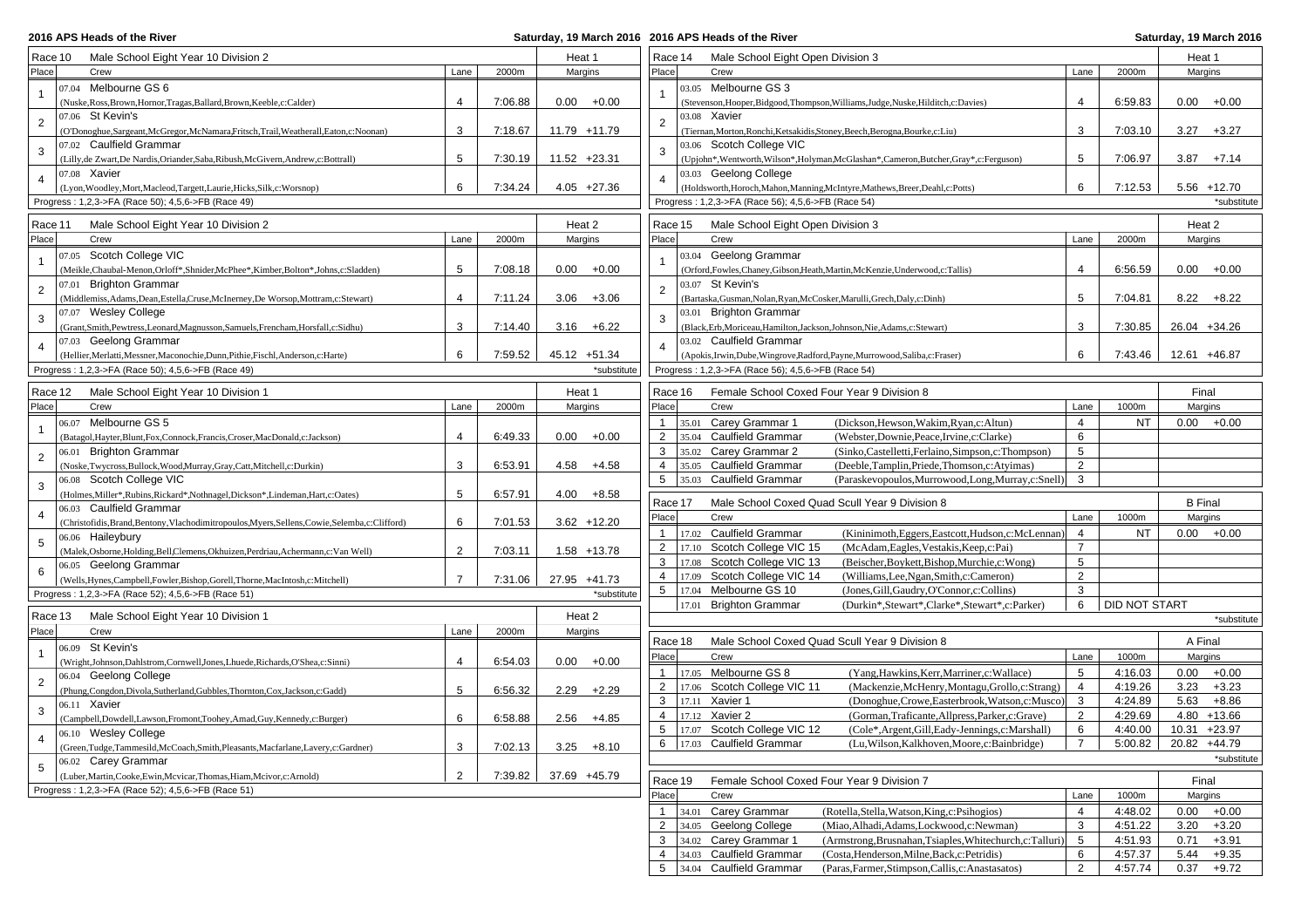| Race 20<br>Male School Coxed Quad Scull Year 9 Division 7<br><b>B</b> Final<br>Race 27<br>Female School Coxed Four Year 9 Division 4<br>1000m<br>Place<br>Crew<br>Lane<br>Margins<br>Place<br>Crew<br>Lane<br>1000m<br>$\mathbf{1}$<br>16.07 Scotch College VIC 10<br>(Beischer, McHenry*, Liu, Skinner, c: Cooper)<br>$\overline{4}$<br>4:13.94<br>$0.00 + 0.00$<br>$\mathbf{1}$<br>31.03 Geelong College<br>$\overline{4}$<br>4:29.65<br>(Edwards, Porte, Plowman, Thomson, c: Morgan)<br>$\overline{2}$<br>2<br>16.02 Carey Grammar<br>6<br>4:26.74<br>12.80 +12.80<br><b>Caulfield Grammar</b><br>3<br>4:33.34<br>(Cresswell, Donnelly, Ireland, Li, c: Addison)<br>31.02<br>(Haffenden, Heaphy, Skondreas, Woodburn, c: Harvey<br>$\,$ 5 $\,$<br>3<br>16.04 Caulfield Grammar<br>(Furphy, Brandt, Vannan, Hayes, c: Kalkhoven)<br>4:27.21<br>$0.47 + 13.27$<br>3<br>31.01 Carey Grammar<br>5<br>4:36.55<br>(Fuller, Parkinson, Thomas, Horton, c: Kent)<br>16.06 Melbourne GS 9<br>$\overline{2}$<br>(Xu,Bundy,Fergusson,Davie,c:Hatherly)<br>4:32.26<br>$5.05 + 18.32$<br>$\overline{4}$<br>31.04 Wesley College<br>6<br>4:44.87<br>4<br>(McMullin, McBurney, Redmond, Vella, c: Slavik)<br>$\overline{7}$<br>$2.15 +20.47$<br>5<br>16.01 Brighton Grammar<br>(Stuart-Williams,Zhu,Tzimas,Wyss,c:Livitsanis)<br>4:34.41<br>Race 28<br>Male School Coxed Quad Scull Year 9 Division 4<br>6<br>16.03 Caulfield Grammar<br>3<br>4:35.56<br>$1.15 + 21.62$<br>(McPhee,Laliotis,Wilson,Lellyett,c:Dowling)<br>Place<br>Crew<br>Lane<br>1000m<br>*substitute<br>$\overline{4}$<br>$\mathbf{1}$<br>13.08 Xavier<br>4:04.08 | Final<br>Margins<br>0.00<br>$+0.00$<br>3.69<br>$+3.69$<br>3.21<br>$+6.90$<br>$8.32 + 15.22$<br><b>B</b> Final<br>Margins<br>$0.00\,$<br>$+0.00$ |
|---------------------------------------------------------------------------------------------------------------------------------------------------------------------------------------------------------------------------------------------------------------------------------------------------------------------------------------------------------------------------------------------------------------------------------------------------------------------------------------------------------------------------------------------------------------------------------------------------------------------------------------------------------------------------------------------------------------------------------------------------------------------------------------------------------------------------------------------------------------------------------------------------------------------------------------------------------------------------------------------------------------------------------------------------------------------------------------------------------------------------------------------------------------------------------------------------------------------------------------------------------------------------------------------------------------------------------------------------------------------------------------------------------------------------------------------------------------------------------------------------------------------------------------------------------------------------------------------------------------------------|-------------------------------------------------------------------------------------------------------------------------------------------------|
|                                                                                                                                                                                                                                                                                                                                                                                                                                                                                                                                                                                                                                                                                                                                                                                                                                                                                                                                                                                                                                                                                                                                                                                                                                                                                                                                                                                                                                                                                                                                                                                                                           |                                                                                                                                                 |
|                                                                                                                                                                                                                                                                                                                                                                                                                                                                                                                                                                                                                                                                                                                                                                                                                                                                                                                                                                                                                                                                                                                                                                                                                                                                                                                                                                                                                                                                                                                                                                                                                           |                                                                                                                                                 |
|                                                                                                                                                                                                                                                                                                                                                                                                                                                                                                                                                                                                                                                                                                                                                                                                                                                                                                                                                                                                                                                                                                                                                                                                                                                                                                                                                                                                                                                                                                                                                                                                                           |                                                                                                                                                 |
|                                                                                                                                                                                                                                                                                                                                                                                                                                                                                                                                                                                                                                                                                                                                                                                                                                                                                                                                                                                                                                                                                                                                                                                                                                                                                                                                                                                                                                                                                                                                                                                                                           |                                                                                                                                                 |
|                                                                                                                                                                                                                                                                                                                                                                                                                                                                                                                                                                                                                                                                                                                                                                                                                                                                                                                                                                                                                                                                                                                                                                                                                                                                                                                                                                                                                                                                                                                                                                                                                           |                                                                                                                                                 |
|                                                                                                                                                                                                                                                                                                                                                                                                                                                                                                                                                                                                                                                                                                                                                                                                                                                                                                                                                                                                                                                                                                                                                                                                                                                                                                                                                                                                                                                                                                                                                                                                                           |                                                                                                                                                 |
|                                                                                                                                                                                                                                                                                                                                                                                                                                                                                                                                                                                                                                                                                                                                                                                                                                                                                                                                                                                                                                                                                                                                                                                                                                                                                                                                                                                                                                                                                                                                                                                                                           |                                                                                                                                                 |
|                                                                                                                                                                                                                                                                                                                                                                                                                                                                                                                                                                                                                                                                                                                                                                                                                                                                                                                                                                                                                                                                                                                                                                                                                                                                                                                                                                                                                                                                                                                                                                                                                           |                                                                                                                                                 |
| (Mills, Boyd, Rosier, Air, c: Chen)                                                                                                                                                                                                                                                                                                                                                                                                                                                                                                                                                                                                                                                                                                                                                                                                                                                                                                                                                                                                                                                                                                                                                                                                                                                                                                                                                                                                                                                                                                                                                                                       |                                                                                                                                                 |
| Race 21<br>Male School Coxed Quad Scull Year 9 Division 7<br>A Final<br>$\overline{2}$<br>Geelong College<br>(Jackman, McGuire, Byrne, Parks, c: Charles)<br>5<br>4:09.79<br>13.04                                                                                                                                                                                                                                                                                                                                                                                                                                                                                                                                                                                                                                                                                                                                                                                                                                                                                                                                                                                                                                                                                                                                                                                                                                                                                                                                                                                                                                        | 5.71<br>$+5.71$                                                                                                                                 |
| Place<br>Lane<br>1000m<br>Margins<br>Crew                                                                                                                                                                                                                                                                                                                                                                                                                                                                                                                                                                                                                                                                                                                                                                                                                                                                                                                                                                                                                                                                                                                                                                                                                                                                                                                                                                                                                                                                                                                                                                                 |                                                                                                                                                 |
| Race 29<br>Male School Coxed Quad Scull Year 9 Division 4<br>$\overline{2}$<br>16.09 Scotch College VIC 8<br>0.00<br>$\mathbf{1}$<br>(Edwards, Argent*, Winton, Vrakas*, c: Murphy)<br>4:01.08<br>$+0.00$                                                                                                                                                                                                                                                                                                                                                                                                                                                                                                                                                                                                                                                                                                                                                                                                                                                                                                                                                                                                                                                                                                                                                                                                                                                                                                                                                                                                                 | A Final                                                                                                                                         |
| Place<br>Crew<br>1000m<br>Lane<br>16.08 Scotch College VIC 7<br>5<br>$\overline{2}$<br>(Stansen, Eagles*, Montague, Joel, c: Boykett)<br>4:02.20<br>1.12<br>$+1.12$                                                                                                                                                                                                                                                                                                                                                                                                                                                                                                                                                                                                                                                                                                                                                                                                                                                                                                                                                                                                                                                                                                                                                                                                                                                                                                                                                                                                                                                       | Margins                                                                                                                                         |
| 5<br>3:43.76<br>$\mathbf{1}$<br>Scotch College VIC 4<br>(Zaki, Permezel, Furphy, Porter, c: Pai)<br>13.06<br>16.10 Scotch College VIC 9<br>$\overline{4}$<br>$+2.33$<br>3<br>(Cussell, Western*, Day, Chang, c: Tadgell)<br>4:03.41<br>1.21                                                                                                                                                                                                                                                                                                                                                                                                                                                                                                                                                                                                                                                                                                                                                                                                                                                                                                                                                                                                                                                                                                                                                                                                                                                                                                                                                                               | 0.00<br>$+0.00$                                                                                                                                 |
| $\overline{2}$<br>13.02 Carey Grammar<br>(Blood, Parissis, Goss, Harding, c: Thomas)<br>3:46.51<br>$\overline{4}$<br>16.12 Xavier<br>3<br>4:07.88<br>4.47<br>$+6.80$<br>$\overline{4}$<br>(Commins, Amalfi, Schninck, Phipps-Parsons, c: Bell)                                                                                                                                                                                                                                                                                                                                                                                                                                                                                                                                                                                                                                                                                                                                                                                                                                                                                                                                                                                                                                                                                                                                                                                                                                                                                                                                                                            | 2.75<br>$+2.75$                                                                                                                                 |
| 3<br>3<br>13.07 St Kevin's<br>(Shepherd, Brodrick, Cooper, Roberts, c: Scherrer)<br>3:48.21<br>16.05 Melbourne GS 7<br>6<br>4:25.33<br>17.45 +24.25<br>5<br>(McCullough, Klempfner, Wilson, McIntyre, c: Glatz)                                                                                                                                                                                                                                                                                                                                                                                                                                                                                                                                                                                                                                                                                                                                                                                                                                                                                                                                                                                                                                                                                                                                                                                                                                                                                                                                                                                                           | 1.70<br>$+4.45$                                                                                                                                 |
| 3:52.51<br>$\overline{4}$<br>13.03 Caulfield Grammar<br>(Fleming, Apostolopoulos, Dorevitch, Cooke, c: Wilson)<br>2<br>6<br>$16.11$ St Kevin's<br>$\overline{7}$<br>4:41.96<br>16.63 +40.88<br>(Tiganis, Kenny, Oldis, Ciavarella, c: Dinh)                                                                                                                                                                                                                                                                                                                                                                                                                                                                                                                                                                                                                                                                                                                                                                                                                                                                                                                                                                                                                                                                                                                                                                                                                                                                                                                                                                               | $+8.75$<br>4.30                                                                                                                                 |
| 5<br>13.01 Brighton Grammar<br>(Farrell, Warrell, Gernandt, Armstrong, c: Clarke)<br>6<br>3:53.91<br>*substitute<br>$\overline{7}$                                                                                                                                                                                                                                                                                                                                                                                                                                                                                                                                                                                                                                                                                                                                                                                                                                                                                                                                                                                                                                                                                                                                                                                                                                                                                                                                                                                                                                                                                        | $1.40 + 10.15$                                                                                                                                  |
| 6<br>13.05 Melbourne GS 4<br>(Thompson,Sallabank,Cave,Ross,c:Mitchell)<br>4:05.76<br>Race 22<br>Female School Coxed Four Year 9 Division 6<br>Final                                                                                                                                                                                                                                                                                                                                                                                                                                                                                                                                                                                                                                                                                                                                                                                                                                                                                                                                                                                                                                                                                                                                                                                                                                                                                                                                                                                                                                                                       | 11.85 +22.00                                                                                                                                    |
| Race 30<br>Female School Coxed Four Year 9 Division 3<br>Place<br>Crew<br>Lane<br>1000m<br>Margins                                                                                                                                                                                                                                                                                                                                                                                                                                                                                                                                                                                                                                                                                                                                                                                                                                                                                                                                                                                                                                                                                                                                                                                                                                                                                                                                                                                                                                                                                                                        | Final                                                                                                                                           |
| Place<br>Crew<br>Lane<br>1000m<br>3<br>$\mathbf{1}$<br>33.02 Caulfield Grammar (Geason, Runting, Dalton, Wilson, c: van der Slot)<br>4:26.06<br>0.00<br>$+0.00$                                                                                                                                                                                                                                                                                                                                                                                                                                                                                                                                                                                                                                                                                                                                                                                                                                                                                                                                                                                                                                                                                                                                                                                                                                                                                                                                                                                                                                                           | Margins                                                                                                                                         |
| $\mathbf{1}$<br>30.01 Carey Grammar<br>(Cameron, Panagopoulos, Spencer, Cain, c: Atkins)<br>$\overline{4}$<br>4:21.92<br>2<br>Geelong College<br>$\overline{4}$<br>4:35.28<br>$+9.22$<br>33.03<br>(Walpole, Milne, Corrie Smith, Whitley, c: Doery)<br>9.22                                                                                                                                                                                                                                                                                                                                                                                                                                                                                                                                                                                                                                                                                                                                                                                                                                                                                                                                                                                                                                                                                                                                                                                                                                                                                                                                                               | 0.00<br>$+0.00$                                                                                                                                 |
| $\overline{2}$<br>30.04 Wesley College<br>(Zanchi, Shahak, Long, McIntosh, c: Murphy)<br>3<br>4:24.91<br>Carey Grammar<br>5<br>12.75 +21.97<br>$\mathbf{3}$<br>33.01<br>(Player, Plummer, Katsavos, Maloney McCall, c: Deligiannis)<br>4:48.03                                                                                                                                                                                                                                                                                                                                                                                                                                                                                                                                                                                                                                                                                                                                                                                                                                                                                                                                                                                                                                                                                                                                                                                                                                                                                                                                                                            | 2.99<br>$+2.99$                                                                                                                                 |
| 3<br>30.03 Geelong College<br>(Bulford, Townson, Perkins, Buchanan, c: Tierney<br>5<br>4:33.47                                                                                                                                                                                                                                                                                                                                                                                                                                                                                                                                                                                                                                                                                                                                                                                                                                                                                                                                                                                                                                                                                                                                                                                                                                                                                                                                                                                                                                                                                                                            | $8.56 + 11.55$                                                                                                                                  |
| Race 23<br>Male School Coxed Quad Scull Year 9 Division 6<br>Final<br>$\overline{4}$<br>30.02 Caulfield Grammar<br>6<br>(Huinink, Holthouse, Purcell, Smith, c: Miller)<br>4:41.68                                                                                                                                                                                                                                                                                                                                                                                                                                                                                                                                                                                                                                                                                                                                                                                                                                                                                                                                                                                                                                                                                                                                                                                                                                                                                                                                                                                                                                        | 8.21 +19.76                                                                                                                                     |
| Place<br>Crew<br>1000m<br>Margins<br>Lane<br>Race 31<br>Male School Coxed Quad Scull Year 9 Division 3                                                                                                                                                                                                                                                                                                                                                                                                                                                                                                                                                                                                                                                                                                                                                                                                                                                                                                                                                                                                                                                                                                                                                                                                                                                                                                                                                                                                                                                                                                                    | <b>B</b> Final                                                                                                                                  |
| 15.05 Scotch College VIC 6 (Chen, Macdonald, Somerton, Miller, c: Ryan)<br>5<br>3:59.09<br>$0.00 + 0.00$<br>$\mathbf{1}$<br>Place<br>Crew<br>Lane<br>1000m                                                                                                                                                                                                                                                                                                                                                                                                                                                                                                                                                                                                                                                                                                                                                                                                                                                                                                                                                                                                                                                                                                                                                                                                                                                                                                                                                                                                                                                                | Margins                                                                                                                                         |
| 2<br>$\overline{4}$<br>15.04 Melbourne GS 6<br>(Misko,Tonkin,Hume,Newton-Brown,c:Stuckey)<br>4:06.45<br>7.36<br>$+7.36$<br>1<br>12.03 Caulfield Grammar<br>(Hill, Kapaklis, Bainbridge, Sandler, c: McLennan)<br>$\overline{4}$<br>3:50.10<br>3<br>4:08.40<br>1.95                                                                                                                                                                                                                                                                                                                                                                                                                                                                                                                                                                                                                                                                                                                                                                                                                                                                                                                                                                                                                                                                                                                                                                                                                                                                                                                                                        | 0.00<br>$+0.00$                                                                                                                                 |
| 15.01 Brighton Grammar (Gregory, Williams, McPeake, Graves, c: Buscombe)<br>3<br>$+9.31$<br>$\overline{2}$<br>3:51.56<br>12.02<br>Carey Grammar<br>(Rogers, Katopodis, Herten, Charlton, c: Casey)<br>3<br>15.07 Xavier<br>6<br>$2.86 + 12.17$<br>$\overline{4}$<br>(Gangi, Jenkins, Brinkworth, Hynes, c: Hills)<br>4:11.26                                                                                                                                                                                                                                                                                                                                                                                                                                                                                                                                                                                                                                                                                                                                                                                                                                                                                                                                                                                                                                                                                                                                                                                                                                                                                              | 1.46<br>$+1.46$                                                                                                                                 |
| 3<br>12.04 Geelong College<br>5<br>(Hal-Sullivan, Rees, Powell, Horoch, c: Abikhair)<br>3:56.06<br>5<br>8<br>4:14.15<br>15.02 Carey Grammar<br>(Ciavarella, Knox, Cawthorn-Breheny, Harrison, c: Vollmer)<br>$2.89 + 15.06$                                                                                                                                                                                                                                                                                                                                                                                                                                                                                                                                                                                                                                                                                                                                                                                                                                                                                                                                                                                                                                                                                                                                                                                                                                                                                                                                                                                               | 4.50<br>$+5.96$                                                                                                                                 |
| $\overline{7}$<br>15.03 Caulfield Grammar (Bottomley, Hartley, Konstantatos, Collins, c: Eastcott)<br>4:20.38<br>$6.23 +21.29$<br>6                                                                                                                                                                                                                                                                                                                                                                                                                                                                                                                                                                                                                                                                                                                                                                                                                                                                                                                                                                                                                                                                                                                                                                                                                                                                                                                                                                                                                                                                                       |                                                                                                                                                 |
| Race 32<br>Male School Coxed Quad Scull Year 9 Division 3<br>$\overline{7}$<br>15.06 St Kevin's<br>(Fergus, Sheridan, Souter, Roberts, c: Kenny)<br>$\overline{2}$<br>4:27.48<br>$7.10 +28.39$                                                                                                                                                                                                                                                                                                                                                                                                                                                                                                                                                                                                                                                                                                                                                                                                                                                                                                                                                                                                                                                                                                                                                                                                                                                                                                                                                                                                                            | A Final                                                                                                                                         |
| Place<br>Crew<br>1000m<br>Lane                                                                                                                                                                                                                                                                                                                                                                                                                                                                                                                                                                                                                                                                                                                                                                                                                                                                                                                                                                                                                                                                                                                                                                                                                                                                                                                                                                                                                                                                                                                                                                                            | Margins                                                                                                                                         |
| 12.06 Scotch College VIC 3<br>$\mathbf{1}$<br>(Dixon, Allen, Bloom, White, c: McDonald)<br>$\overline{4}$<br>3:30.62<br>Female School Coxed Four Year 9 Division 5<br>Final<br>Race 24                                                                                                                                                                                                                                                                                                                                                                                                                                                                                                                                                                                                                                                                                                                                                                                                                                                                                                                                                                                                                                                                                                                                                                                                                                                                                                                                                                                                                                    | 0.00<br>$+0.00$                                                                                                                                 |
| $\overline{2}$<br>12.07 St Kevin's<br>3<br>(Cox,Dawe,Maule,Hart,c:Duff)<br>3:33.07<br>Place<br>Crew<br>1000m<br>Lane<br>Margins                                                                                                                                                                                                                                                                                                                                                                                                                                                                                                                                                                                                                                                                                                                                                                                                                                                                                                                                                                                                                                                                                                                                                                                                                                                                                                                                                                                                                                                                                           | 2.45<br>$+2.45$                                                                                                                                 |
| 3<br>12.05 Melbourne GS 3<br>2<br>3:35.30<br>(Psalidas, Galloway, Hann, Donnelly, c: Corbett)<br>Carey Grammar<br>(Yoannidis, Buttery, Cooney Adlard, Teal, c: Boddington)<br>$\overline{4}$<br>4:25.29<br>$0.00 + 0.00$<br>$\mathbf{1}$<br>32.01<br>$\overline{4}$<br>12.09 Xavier<br>3:37.12<br>5                                                                                                                                                                                                                                                                                                                                                                                                                                                                                                                                                                                                                                                                                                                                                                                                                                                                                                                                                                                                                                                                                                                                                                                                                                                                                                                       | 2.23<br>$+4.68$<br>1.82<br>$+6.50$                                                                                                              |
| (Margetts, McNamara, Egan, Camilleri, c: Nuzzo)<br>$\overline{2}$<br>5<br>32.03 Geelong College<br>4:35.79<br>10.50 +10.50<br>(Hosking, Gove, Fisher, Brierly, c: Edwards)<br>5<br>12.01<br><b>Brighton Grammar</b><br>6<br>(Poulter, Barden, Siedle, Canham, c: Lovett)<br>3:51.67                                                                                                                                                                                                                                                                                                                                                                                                                                                                                                                                                                                                                                                                                                                                                                                                                                                                                                                                                                                                                                                                                                                                                                                                                                                                                                                                       | 14.55 +21.05                                                                                                                                    |
| 32.04 Wesley College<br>6<br>26.80 +37.30<br>3<br>(Greenfield, Enstrom, Redmond, Besen, c: Webster)<br>5:02.59<br>6<br>12.08 Wesley College<br>(Shaw,Dawson,Roff-Smith,Vella,c:Krotiris)<br>$\overline{7}$<br>4:27.84                                                                                                                                                                                                                                                                                                                                                                                                                                                                                                                                                                                                                                                                                                                                                                                                                                                                                                                                                                                                                                                                                                                                                                                                                                                                                                                                                                                                     | 36.17 +57.22                                                                                                                                    |
| $\overline{4}$<br>32.02 Caulfield Grammar<br>(McVean, Kidd, Ginn, Evans, c: Suriarachchi)<br>3<br>5:21.71<br>19.12 +56.42                                                                                                                                                                                                                                                                                                                                                                                                                                                                                                                                                                                                                                                                                                                                                                                                                                                                                                                                                                                                                                                                                                                                                                                                                                                                                                                                                                                                                                                                                                 |                                                                                                                                                 |
| Race 33<br>Female School Coxed Four Year 9 Division 2<br>Race 25<br>Male School Coxed Quad Scull Year 9 Division 5<br><b>B</b> Final                                                                                                                                                                                                                                                                                                                                                                                                                                                                                                                                                                                                                                                                                                                                                                                                                                                                                                                                                                                                                                                                                                                                                                                                                                                                                                                                                                                                                                                                                      | Final                                                                                                                                           |
| Place<br>Crew<br>Lane<br>1000m<br>Place<br>1000m<br>Crew<br>Lane<br>Margins                                                                                                                                                                                                                                                                                                                                                                                                                                                                                                                                                                                                                                                                                                                                                                                                                                                                                                                                                                                                                                                                                                                                                                                                                                                                                                                                                                                                                                                                                                                                               | Margins                                                                                                                                         |
| 29.01 Carey Grammar<br>(Borroni, Beroukas, Liberopoulos, Ludovici, c: Walker)<br>$\overline{4}$<br>4:20.74<br>$\mathbf{1}$<br><b>Brighton Grammar</b><br>(Mitchell, Jackson, Kouskouris, Liddle, c: Lovett)<br>$\overline{4}$<br>4:16.47<br>$0.00 + 0.00$<br>$\mathbf{1}$<br>14.01                                                                                                                                                                                                                                                                                                                                                                                                                                                                                                                                                                                                                                                                                                                                                                                                                                                                                                                                                                                                                                                                                                                                                                                                                                                                                                                                        | 0.00<br>$+0.00$                                                                                                                                 |
| 2<br>29.03 Geelong College<br>(Loftus, Walker, Mathews, Blampied, c: Barr)<br>5<br>4:22.38<br>$\overline{2}$<br>5<br>19.92 +19.92<br>Geelong College<br>4:36.39<br>14.04<br>(Evans-Papinski, Deppeler, Soo, Nolan, c: Charles)                                                                                                                                                                                                                                                                                                                                                                                                                                                                                                                                                                                                                                                                                                                                                                                                                                                                                                                                                                                                                                                                                                                                                                                                                                                                                                                                                                                            | 1.64<br>$+1.64$                                                                                                                                 |
| $\overline{3}$<br>3<br>29.02 Caulfield Grammar<br>4:28.94<br>(Rothnie, Height, Grant, Vanzyl, c: McDonald)                                                                                                                                                                                                                                                                                                                                                                                                                                                                                                                                                                                                                                                                                                                                                                                                                                                                                                                                                                                                                                                                                                                                                                                                                                                                                                                                                                                                                                                                                                                | 6.56<br>$+8.20$                                                                                                                                 |
| Race 26<br>Male School Coxed Quad Scull Year 9 Division 5<br>A Final<br>$\overline{4}$<br>29.05 Wesley College<br>6<br>4:31.59<br>(Wyett, Hayes, Khot, Rizzoli, c: Howard)                                                                                                                                                                                                                                                                                                                                                                                                                                                                                                                                                                                                                                                                                                                                                                                                                                                                                                                                                                                                                                                                                                                                                                                                                                                                                                                                                                                                                                                | $2.65 + 10.85$                                                                                                                                  |
| Place<br>Lane<br>1000m<br>Margins<br>Crew<br>Race 34<br>Male School Coxed Quad Scull Year 9 Division 2                                                                                                                                                                                                                                                                                                                                                                                                                                                                                                                                                                                                                                                                                                                                                                                                                                                                                                                                                                                                                                                                                                                                                                                                                                                                                                                                                                                                                                                                                                                    | <b>B</b> Final                                                                                                                                  |
| $\overline{4}$<br>$\mathbf{1}$<br>14.06 Scotch College VIC 5 (O'Nians, Cameron, Bergh, Marshall, c: Phillips)<br>3:49.09<br>$0.00 + 0.00$<br>Place<br>Crew<br>Lane<br>1000m                                                                                                                                                                                                                                                                                                                                                                                                                                                                                                                                                                                                                                                                                                                                                                                                                                                                                                                                                                                                                                                                                                                                                                                                                                                                                                                                                                                                                                               | Margins                                                                                                                                         |
| 3<br>12.37 +12.37<br>$\overline{2}$<br>14.05 Melbourne GS 5 (Stephens, Santoro, Finlay, Dowd, c: Wilson-Robson)<br>4:01.46<br>$\mathbf{1}$<br>11.01 Brighton Grammar<br>$\overline{4}$<br>3:47.82<br>(Hynes, Hernadi, Kardis, Reid, c: Augustini)<br>3<br>14.08 Xavier<br>(Hansen, Fitzpatrick, Cortada-McCorkell, Giliberto, c: McColl Jones)<br>6<br>4:02.57<br>$1.11 + 13.48$                                                                                                                                                                                                                                                                                                                                                                                                                                                                                                                                                                                                                                                                                                                                                                                                                                                                                                                                                                                                                                                                                                                                                                                                                                          | 0.00<br>$+0.00$                                                                                                                                 |
| $\overline{2}$<br>11.02 Carey Grammar<br>(Pellegrino, Hubbard, Ding, Gentis, c: Lincoln)<br>3<br>4:01.42<br>2<br>$1.62 + 15.10$<br>$\overline{4}$<br>14.07 St Kevin's (Agostinelli, Ragusa, Duggan, Scott, c: Ives)<br>4:04.19                                                                                                                                                                                                                                                                                                                                                                                                                                                                                                                                                                                                                                                                                                                                                                                                                                                                                                                                                                                                                                                                                                                                                                                                                                                                                                                                                                                            | 13.60 +13.60                                                                                                                                    |
| $\mathbf{3}$<br>11.08 Wesley College<br>5<br>4:01.89<br>(Vamvakitis, Niteros, Bowman, Hymas, c: Downie)<br>$\overline{7}$<br>5<br>14.03 Caulfield Grammar (Charlton, Morley, Drewitt, Sampson, c: Eggers)<br>4:06.26<br>$2.07 + 17.17$                                                                                                                                                                                                                                                                                                                                                                                                                                                                                                                                                                                                                                                                                                                                                                                                                                                                                                                                                                                                                                                                                                                                                                                                                                                                                                                                                                                    | $0.47 + 14.07$                                                                                                                                  |
| 14.02 Carey Grammar (Catta, Hogg, Price, Blood, c: Davidson)<br>5<br>4:06.94<br>$0.68 + 17.85$<br>6                                                                                                                                                                                                                                                                                                                                                                                                                                                                                                                                                                                                                                                                                                                                                                                                                                                                                                                                                                                                                                                                                                                                                                                                                                                                                                                                                                                                                                                                                                                       |                                                                                                                                                 |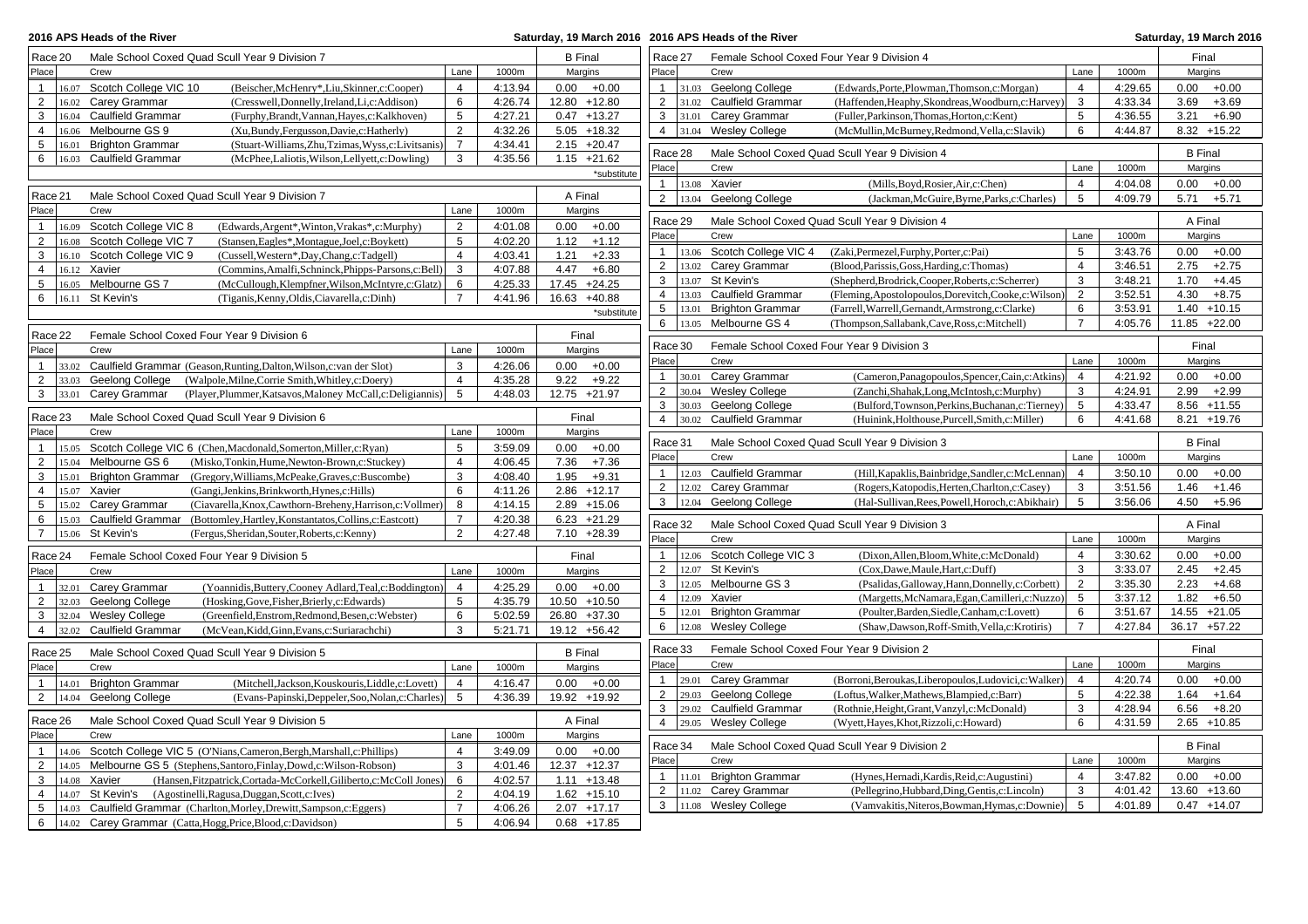| 2016 APS Heads of the River |                                                |                                                                                                    |                 |                    |                |                                  |                         |       | Saturday, 19 March 2016 2016 APS Heads of the River |                                                                                       |                |           |                 | Saturday, 19 March 2016 |
|-----------------------------|------------------------------------------------|----------------------------------------------------------------------------------------------------|-----------------|--------------------|----------------|----------------------------------|-------------------------|-------|-----------------------------------------------------|---------------------------------------------------------------------------------------|----------------|-----------|-----------------|-------------------------|
| Race 35                     |                                                | Male School Coxed Quad Scull Year 9 Division 2                                                     |                 |                    | A Final        |                                  | Race 42                 |       |                                                     | Female School Coxed Four Year 10 Division 3                                           |                |           | Final           |                         |
| Place                       | Crew                                           |                                                                                                    | Lane            | 1000m              | Margins        |                                  | Place                   |       | Crew                                                |                                                                                       | Lane           | 1000m     | Margins         |                         |
| $\mathbf{1}$                |                                                | 11.06 Scotch College VIC 2 (Richards, Lempriere, Scott, Miscamble*, c: Bernard)                    | 4               | 3:27.98            | 0.00           | $+0.00$                          | $\mathbf{1}$            |       | 24.03 Geelong College                               | (Evans, Vincent, Dobie, McDonald, c: Hayes)                                           | 3              | 4:13.70   | 0.00            | $+0.00$                 |
| $\overline{2}$              | 11.05 Melbourne GS 2                           | (Williams, Anstee, Kloufetos, Scanlon, c: Williams)                                                | 3               | 3:37.42            | 9.44           | $+9.44$                          | $\overline{2}$          |       | 24.05 Wesley College                                | (Anderson, Samuels, Burke, Hull, c: Reid)                                             | $\overline{4}$ | 4:14.40   | 0.70            | $+0.70$                 |
| 3                           | 11.07 St Kevin's                               | (Grossi, Bonacci, O'Connor, Piner, c: Boxer)                                                       | 5               | 3:45.12            |                | 7.70 +17.14                      | 3                       |       | 24.02 Caulfield Grammar                             | (Bokma, Schneider, Macvean, Steel, c: Hutchins)                                       | 5              | 4:17.85   | 3.45            | $+4.15$                 |
| 4                           | 11.09 Xavier                                   | (Bowen, Ostrowski, Forbes, Lack, c: Agnew)                                                         | $\overline{2}$  | 3:46.49            |                | $1.37 + 18.51$                   | $\overline{4}$          |       | 24.04 Geelong Grammar                               | (Hagege,Clarke,Gorell,Jackson,c:Carter)                                               | 2              | 4:19.49   | 1.64            | $+5.79$                 |
| 5<br>11.03                  | <b>Caulfield Grammar</b>                       | (Tobin-Underwood, Pritchard, Hill, Hennessy, c: Hudson)                                            | 6               | 3:48.27            |                | $1.78 + 20.29$                   | $5\overline{)}$         | 24.01 | Carey Grammar                                       | (Feehan, Keller, Dugan, Handberg, c: Norsworthy)                                      | 6              | 4:24.79   |                 | $5.30 + 11.09$          |
| 6                           | 11.04 Geelong College                          | (Alvarez de Toledo, Pawsey, Aker, Callan, c: Forshaw)                                              | $\overline{7}$  | 3:56.42            |                | $8.15 +28.44$                    | Race 43                 |       |                                                     | Female School Coxed Four Year 10 Division 2                                           |                |           | Final           |                         |
|                             |                                                |                                                                                                    |                 |                    |                | *substitute                      | Place                   |       | Crew                                                |                                                                                       | Lane           | 1000m     | Margins         |                         |
| Race 36                     | Female School Coxed Four Year 9 Division 1     |                                                                                                    |                 |                    | Final          |                                  | $\mathbf{1}$            |       | 23.03 Geelong College                               | (Boness, Balaam, Binos, White, c: Morgan)                                             | $\overline{4}$ | 4:12.88   | 0.00            | $+0.00$                 |
| Place                       | Crew                                           |                                                                                                    | Lane            | 1000m              | Margins        |                                  | $\overline{2}$          |       | 23.02 Caulfield Grammar                             | (Fergusson, Day, Simpson, Lohning, c: Tilley)                                         | 3              | 4:14.72   | 1.84            | $+1.84$                 |
| $\mathbf{1}$                | 28.05 Wesley College                           | (Dawson, Green, Sargent, Wilson, c: Webster)                                                       | 6               | 4:14.11            |                | $0.00 + 0.00$                    | 3                       |       | 23.01 Carey Grammar                                 | (Evans, Morley, Rechner, Chisholm, c: De Paiva)                                       | 5              | 4:16.20   | 1.48            | $+3.32$                 |
| $\overline{2}$              | 28.03 Geelong College                          | (Gilby,Chapman,Ryan,Baensch,c:Naylor)                                                              | 4               | 4:28.89            |                | 14.78 +14.78                     | 4                       |       | 23.04 Geelong Grammar                               | (Wilson, Biggs, Kebbell, von Bibra, c: Nicholas)                                      | $\overline{2}$ | 4:17.42   | 1.22            | $+4.54$                 |
| 3                           | 28.01 Carey Grammar                            | (Worth, Yammouni, Gilford, Cochrane, c: Frankpitt)                                                 | 5               | 4:29.47            |                | $0.58 + 15.36$                   | 5                       |       | 23.06 Wesley College                                | (Rosenberg, Mims, Ogilvie, Machell, c: Roberts)                                       | 6              | 4:22.39   | 4.97            | $+9.51$                 |
| $\overline{4}$<br>28.02     | <b>Caulfield Grammar</b>                       | (Beed,Duffy,Vanzo,Arnold,c:Brown)                                                                  | 3               | 4:56.22            | 26.75 +42.11   |                                  | 6                       |       | 23.05 Haileybury                                    | (Murphy,Tzouvelis,Crook,Braim,c:Kerlidis)                                             | $\overline{7}$ | 4:32.49   | $10.10 + 19.61$ |                         |
|                             |                                                |                                                                                                    |                 |                    |                |                                  |                         |       |                                                     |                                                                                       |                |           |                 |                         |
| Race 37                     |                                                | Male School Coxed Quad Scull Year 9 Division 1                                                     |                 |                    | <b>B</b> Final |                                  | Race 44                 |       |                                                     | Female School Coxed Four Year 10 Division 1                                           |                |           | Final           |                         |
| Place                       | Crew                                           |                                                                                                    | Lane            | 1000m              | Margins        |                                  | Place                   |       | Crew                                                |                                                                                       | Lane           | 1000m     | Margins         |                         |
| $\mathbf{1}$<br>10.08       | <b>Wesley College</b>                          | (Cargill, May, Burns, Pont, c: Randles)                                                            | 5               | 3:47.51            | 0.00           | $+0.00$                          | $\mathbf{1}$            |       | 22.04 Geelong Grammar                               | (Sutton, Brown, O'Reilly, Sutherland, c: Blyth)                                       | 3              | NT        | 0.00            | $+0.00$                 |
| $\overline{2}$<br>10.04     | Geelong College                                | (Illingworth, Middleton, Derksen, Page, c: Dobie)                                                  | 3               | 3:48.24            | 0.73           | $+0.73$                          | 2                       |       | 22.02 Caulfield Grammar                             | (Miller, Upton, Robinson, Nowicki, c: Angelopoulos)                                   | 2              |           | 0.39            | $+0.39$                 |
| 3<br>10.02                  | Carey Grammar                                  | (Morrison, Dimitropoulos, John, Rossi, c: Sutherland)                                              | $\overline{4}$  | 3:48.89            | 0.65           | $+1.38$                          | 3                       |       | 22.03 Geelong College                               | (Barr, Midgley, Morrison, Longden, c: Neville)                                        | 4              |           | 3.61            | $+4.00$                 |
| Race 38                     |                                                | Male School Coxed Quad Scull Year 9 Division 1                                                     |                 |                    | A Final        |                                  | $\overline{4}$          |       | 22.05 Haileybury                                    | (Kerr, McLaren, Scaunich, Trivett, c: Scaunich)                                       | 5              |           | 2.37            | $+6.37$                 |
| Place                       | Crew                                           |                                                                                                    | Lane            | 1000m              | Margins        |                                  | 5                       |       | 22.06 Wesley College                                | (Hastings, Wood, Mason, Norman, c: Howard)                                            | $\overline{7}$ |           |                 | $8.64 + 15.01$          |
| $\mathbf{1}$                |                                                | 10.06 Scotch College VIC 1 (Kilroe-Smith, Cameron*, Emmett, McPhail, c: Gill)                      | 4               | 3:19.98            | 0.00           | $+0.00$                          | 6                       |       | 22.01 Carey Grammar                                 | (Teh,Cohen,Hubbard,Wilkinson,c:Wong)                                                  | 6              |           |                 | 1.99 +17.00             |
| $\overline{2}$<br>10.01     |                                                | Brighton Grammar (Banfield, Kulesza, Mathews, Lewis, c: Buscombe)                                  | 3               | 3:24.31            | 4.33           | $+4.33$                          | Race 45                 |       |                                                     | Male School Coxed Four Year 10 Division 1                                             |                |           | Final           |                         |
| 3                           | 10.07 St Kevin's                               | (Farnan-Aarons, Herbert-Morgan, Lane, O'Malley, c: Lincoln-Price)                                  | $5\phantom{.0}$ | 3:27.06            | 2.75           | $+7.08$                          | Place                   |       | Crew                                                |                                                                                       | Lane           | 1000m     | Margins         |                         |
| $\overline{4}$<br>10.09     | Xavier                                         | (McCarthy, Reynen, Agelopoulos, Burke, c: Kenny)                                                   | $\overline{2}$  | 3:28.75            | 1.69           | $+8.77$                          | $\mathbf{1}$            |       | 09.03 Wesley College                                | (Combe, Bell, Leonard, Frencham, c: Spanos)                                           | 3              | <b>NT</b> |                 | $0.00 + 0.00$           |
| 5                           |                                                | 10.05 Melbourne GS 1 (Ward-Ambler, Arnold, Gray, Derham, c: Druce)                                 | 6               | 3:32.54            |                | $3.79 + 12.56$                   | 2                       |       | 09.02 Melbourne GS 8                                | (Bennett, Mowbray, Fitzgerald, Cooper, c: Chestney                                    | $\overline{4}$ |           |                 |                         |
| 6                           |                                                | 10.03 Caulfield Grammar (Dowling, Hansford, McAsey, Grinter, c: Herath)                            | $\overline{7}$  | 3:42.63            | 10.09 +22.65   |                                  | 3                       |       | 09.01 Haileybury                                    | (Kor, Vereker*, Burgess, Bryan, c: Moganaraju)                                        | 5              |           |                 |                         |
|                             |                                                | *substitute                                                                                        |                 |                    |                |                                  |                         |       |                                                     | *substitute                                                                           |                |           |                 |                         |
|                             |                                                |                                                                                                    |                 |                    |                |                                  |                         |       |                                                     |                                                                                       |                |           |                 |                         |
| Race 39                     |                                                | Female School Coxed Four Year 10 Division 6                                                        |                 |                    | Final          |                                  | Race 46                 |       |                                                     | Male School Coxed Four Open Division 1                                                |                |           | Final           |                         |
| Place                       | Crew                                           |                                                                                                    | Lane            | 1000m              | Margins        |                                  | Place                   |       | Crew                                                |                                                                                       | Lane           | 1000m     | Margins         |                         |
| $\mathbf{1}$                | 27.06 Wesley College                           | (Ongwat, Manning, Rooney, Horman, c: Hayton)                                                       | 4               | 4:13.02            |                | $0.00 + 0.00$                    | $\mathbf{1}$            |       | 05.03 Xavier                                        | (Fox, Plunkett, Impala, Higgins, c: Pelosi)                                           | $\overline{4}$ | NT        |                 | $0.00 + 0.00$           |
| $\overline{2}$<br>27.01     | <b>Caulfield Grammar</b>                       | (Yip,Ting,Cao,Beadle,c:Pham)                                                                       | 5               | 4:20.39            |                | $7.37 + 7.37$                    | $\overline{2}$          | 05.01 | Geelong Grammar                                     | (Illingworth, Schlotzer de Lucio, Larritt, Chomley, c: Pitney)                        | $\mathbf{3}$   |           |                 |                         |
| 3<br>$\overline{4}$         | 27.05 Geelong Grammar                          | (Ellery-Thornley,Conn,Radford,Connell,c:Furnari)                                                   | 2<br>6          | 4:27.21<br>4:30.62 |                | $6.82 + 14.19$<br>$3.41 + 17.60$ | 3                       |       | 05.02 Haileybury                                    | (Reid, Sheffield, Alder, Lauder, c: Arthur)                                           | 5              |           |                 |                         |
| 5                           | 27.03 Geelong Grammar<br>27.04 Geelong Grammar | (Sampson, Grave, Taylor, Hill-Smith, c: Gilligan)                                                  | $\overline{7}$  | 4:31.68            |                | $1.06 + 18.66$                   | Race 47                 |       | Male School Eight Year 10 Division 3                |                                                                                       |                |           | <b>B</b> Final  |                         |
| 6<br>27.02                  | <b>Caulfield Grammar</b>                       | (Stent, Gillies, Routley, Casey, c: Jefferson)<br>(Burnett, Adam, Stimpson, Williams, c: Stephens) | 3               | 4:48.75            | 17.07 +35.73   |                                  | Place                   |       | Crew                                                |                                                                                       | Lane           | 2000m     | Margins         |                         |
|                             |                                                |                                                                                                    |                 |                    |                |                                  | $\overline{1}$          |       | 08.04 Geelong College                               |                                                                                       |                |           |                 |                         |
| Race 40                     |                                                | Female School Coxed Four Year 10 Division 5                                                        |                 |                    | Final          |                                  |                         |       |                                                     | (Gadd, Wynter, Willett, Williams, Batrouney, Moorfoot, Malone, Wright, c: Wylie)      | $\overline{2}$ | NT        | 0.00            | $+0.00$                 |
| Place                       | Crew                                           |                                                                                                    | Lane            | 1000m              | Margins        |                                  | $\overline{2}$          |       | 08.10 Scotch College VIC                            |                                                                                       |                |           |                 |                         |
| -1                          | 26.02 Geelong College                          | (Miller, Darcy, Nigro, Skene, c: Ruggero)                                                          | 4               | 4:17.40            | 0.00           | $+0.00$                          |                         |       |                                                     | (Cester*, Werts, Alexander*, Walker*, Wilde, Tsigaras*, Kloppers, Webster*, c: Bodon) | 4              |           | 11.69 +11.69    |                         |
| $\overline{2}$              | 26.05 Wesley College                           | (Grant, Weimar, Tokatlidis, Houghton, c: Gu)                                                       | 5               | 4:18.88            | 1.48           | $+1.48$                          | 3                       |       | 08.09 Scotch College VIC                            |                                                                                       |                |           |                 |                         |
| 3                           | 26.03 Geelong Grammar                          | (Findlay, Keogh, Colquhoun, Manifold, c: Canny)                                                    | $\overline{2}$  | 4:21.97            | 3.09           | $+4.57$                          |                         |       |                                                     | (Alexander, Rabie, Norman, De Rooy, Cester, Saliba, Walker, Greco, c: Oates)          | 6              |           | 11.68 +23.37    |                         |
| $\overline{4}$              | 26.01 Caulfield Grammar                        | (Smith, Renton, Wright, Vawdrey, c: Thomson)                                                       | 3               | 4:23.09            |                | $1.12 + 5.69$                    | $\overline{\mathbf{A}}$ |       | 08.03 Caulfield Grammar                             |                                                                                       |                |           |                 |                         |
|                             | 5 26.04 Geelong Grammar                        | (Job,Hill,Malouf,McLeod,c:Jensen)                                                                  | 6               | 4:40.85            | 17.76 +23.45   |                                  |                         |       |                                                     | (Kourakis, Donato, Long, Jin, Cheng, Osianlis, Allen, Dickson, c: Phillips)           | 3              |           |                 | $5.92 +29.29$           |
| Race 41                     |                                                | Female School Coxed Four Year 10 Division 4                                                        |                 |                    | Final          |                                  | 5                       |       | 08.05 Geelong Grammar                               |                                                                                       |                |           |                 |                         |
| Place                       | Crew                                           |                                                                                                    | Lane            | 1000m              | Margins        |                                  |                         |       |                                                     | (Cordeaux, Barton-Spillane, Tonuri, Campbell, Brew, Rhyon, Xie, Philip, c: Spangler)  | 5              |           | 82.87 +112.1    |                         |
| $\mathbf{1}$                | 25.06 Wesley College                           | (Ongwat, King, Fraser, Niteros, c: Hayton)                                                         | 4               | 4:11.26            |                | $0.00 + 0.00$                    |                         |       |                                                     |                                                                                       |                |           |                 | *substitute             |
| $\overline{2}$              | 25.03 Geelong College                          | (Whitford, Martin, Salveson, Lockyer, c: McDonald)                                                 | 3               | 4:14.97            | 3.71           | $+3.71$                          |                         |       |                                                     |                                                                                       |                |           |                 |                         |
| 3                           | 25.04 Geelong Grammar                          | (McLachlan, Galetto, Darling, Nance, c: McVann)                                                    | 5               | 4:22.59            |                | $7.62 + 11.33$                   |                         |       |                                                     |                                                                                       |                |           |                 |                         |
| 4                           | 25.02 Caulfield Grammar                        | (West,Snell,Thompson,Chen,c:Hayne)                                                                 | 6               | 4:24.48            |                | $1.89 + 13.22$                   |                         |       |                                                     |                                                                                       |                |           |                 |                         |
| 5                           | 25.01 Carey Grammar                            | (Ritchie, Fennessy, Kelly-Stout, Perry, c: Mannix)                                                 | $\overline{7}$  | 4:36.89            | 12.41 +25.63   |                                  |                         |       |                                                     |                                                                                       |                |           |                 |                         |
| 6                           | 25.05 Geelong Grammar                          | (Athan, Reed, Fowles, Turner, c: Koumouris)                                                        | $\overline{2}$  | NT                 |                |                                  |                         |       |                                                     |                                                                                       |                |           |                 |                         |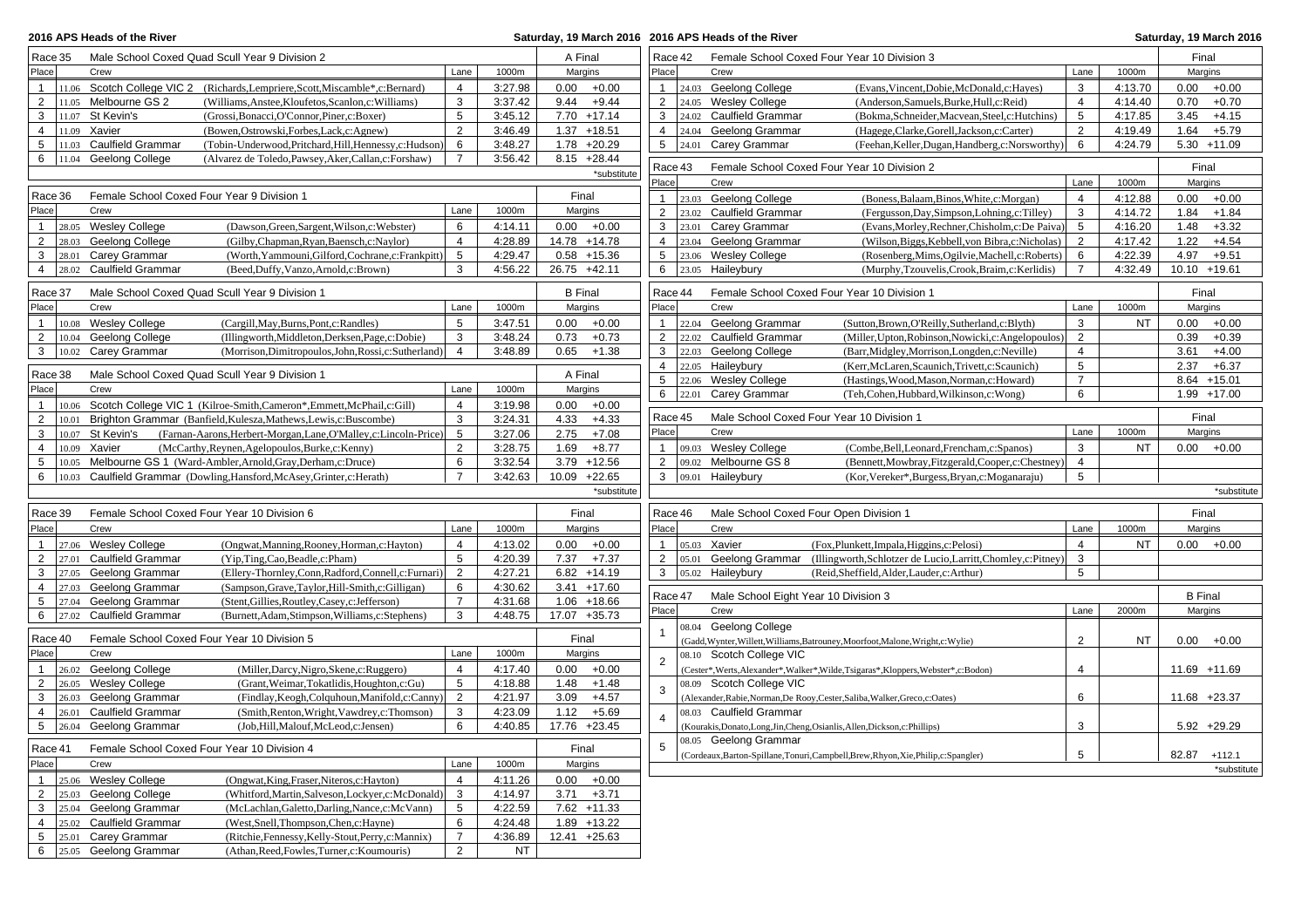**2016 APS Heads of the River** 

## **2016 APS Heads of the River Saturday, 19 March 2016**

| Male School Eight Year 10 Division 3<br>Race 48                                                  |                |         | A Final             | Race 52        | Male School Eight Year 10 Division 1                                                  |                         |         | A Final        |
|--------------------------------------------------------------------------------------------------|----------------|---------|---------------------|----------------|---------------------------------------------------------------------------------------|-------------------------|---------|----------------|
| Place<br>Crew                                                                                    | Lane           | 2000m   | Margins             | Place          | Crew                                                                                  | Lane                    | 2000m   | Margins        |
| 08.08 Scotch College VIC                                                                         |                |         |                     |                | St Kevin's                                                                            |                         |         |                |
| $\mathbf{1}$                                                                                     |                |         |                     |                | 06.09                                                                                 |                         |         |                |
| (Malcolm, Greco*, Upjohn, Chirmuley*, Hudson, Digby*, Price, Gall, c: Gration)                   | 3              | 7:27.76 | $0.00 + 0.00$       |                | (Wright,Johnson,Dahlstrom,Cornwell,Jones,Lhuede,Richards,O'Shea,c:Sinni)              | $\overline{2}$          | 6:43.32 | $0.00 + 0.00$  |
| 08.01 Brighton Grammar<br>$\overline{2}$                                                         |                |         |                     | $\overline{2}$ | 06.07 Melbourne GS 5                                                                  |                         |         |                |
| (Jonker, Hutchins, Hickey, Lawson, Berry, Markham, Goodings, McDowell, c: Elliott)               | $\overline{4}$ | 7:37.88 | $10.12 + 10.12$     |                | (Batagol, Hayter, Blunt, Fox, Connock, Francis, Croser, MacDonald, c: Jackson)        | 3                       | 6:47.89 | $4.57 + 4.57$  |
| 08.07 Melbourne GS 7<br>3                                                                        |                |         |                     | 3              | 06.04 Geelong College                                                                 |                         |         |                |
| (Holdenson, Enticott, Dunlop, O'Neill, Garner-Davis, Johnstone, McCall, Parkinson, c: Geczy)     | 2              | 7:41.58 | $3.70 + 13.82$      |                | (Phung, Congdon, Divola, Sutherland, Gubbles, Thornton, Cox, Jackson, c: Gadd)        | $\overline{4}$          | 6:57.70 | $9.81 + 14.38$ |
| 08.06 Geelong Grammar<br>$\overline{4}$                                                          |                |         |                     | $\overline{4}$ | 06.08 Scotch College VIC                                                              |                         |         |                |
| (Ranacher, Fischl, Wynn-Pope, Gaunt, Balfour Ash, Burleigh, Cassidy, Armytage, c: Doughty)       | 5              | 7:48.28 | $6.70 +20.52$       |                | (Holmes, Miller*, Rubins, Rickard*, Nothnagel, Dickson*, Lindeman, Hart, c: Oates)    | 6                       | 7:06.37 | $8.67 + 23.05$ |
| 08.11 St Kevin's<br>5                                                                            |                |         |                     | -5             | 06.01 Brighton Grammar                                                                |                         |         |                |
| (Gook, Renehan, Ingpen, O'Leary, Hogan, Chaplin, Fong, Powning, c: Heares)                       | 6              | 7:55.69 | $7.41 +27.93$       |                | (Noske, Twycross, Bullock, Wood, Murray, Gray, Catt, Mitchell, c: Durkin)             | 5                       | 7:09.98 | $3.61 + 26.66$ |
| 08.02 Brighton Grammar<br>6                                                                      |                |         |                     | 6              | 06.11 Xavier                                                                          |                         |         |                |
| (Harris, Cole, Morrison, Rowell, Longmire, Fisher, Rechner, Wright, c: Augustini)                | $\overline{7}$ | 8:27.98 | 32.29 +60.22        |                | (Campbell,Dowdell,Lawson,Fromont,Toohey,Amad,Guy,Kennedy,c:Burger)                    | $\overline{7}$          | 7:10.41 | $0.43 +27.09$  |
|                                                                                                  |                |         | *substitute         |                |                                                                                       |                         |         | *substitute    |
|                                                                                                  |                |         |                     |                |                                                                                       |                         |         |                |
| Male School Eight Year 10 Division 2<br>Race 49                                                  |                |         | <b>B</b> Final      | Race 53        | Male School Eight Open Division 4                                                     |                         |         | Final          |
| Place<br>Crew                                                                                    | Lane           | 2000m   | Margins             | Place          | Crew                                                                                  | Lane                    | 2000m   | Margins        |
| 07.08 Xavier<br>$\overline{1}$                                                                   |                |         |                     |                | 04.02 Melbourne GS 4                                                                  |                         |         |                |
| (Lyon, Woodley, Mort, Macleod, Targett, Laurie, Hicks, Silk, c: Worsnop)                         | 2              | 7:51.00 | $0.00\,$<br>$+0.00$ |                | (Ebeyan, Hayward, Langley, Hibbard, Kelly, McIntosh, Grimwade, Blomley, c: Klempfner) | $\overline{\mathbf{A}}$ | 7:24.61 | $0.00 + 0.00$  |
| 07.03 Geelong Grammar<br>$\overline{2}$                                                          |                |         |                     | $\overline{2}$ | 04.03 Scotch College VIC                                                              |                         |         |                |
| (Hellier, Merlatti, Messner, Maconochie, Dunn, Pithie, Fischl, Anderson, c: Harte)               | 3              | 7:58.09 | $7.09 + 7.09$       |                | (Lienhard*,Sladden,McRobert*,Gordon,Lim*,Marsden*,Liu*,Aitken*,c:Mackenzie)           | 5                       | 7:41.27 | 16.66 +16.66   |
|                                                                                                  |                |         |                     | 3              | Geelong College<br>04.01                                                              |                         |         |                |
| Race 50<br>Male School Eight Year 10 Division 2                                                  |                |         | A Final             |                | (Landos, McGuire, Delahunty, Cole, Kay, Ng, Barkla, Carr, c: McGrath)                 | 3                       | 7:50.12 | $8.85 +25.51$  |
| Place<br>Crew                                                                                    | Lane           | 2000m   | Margins             |                |                                                                                       |                         |         | *substitute    |
| 07.04 Melbourne GS 6<br>$\mathbf{1}$                                                             |                |         |                     |                |                                                                                       |                         |         |                |
| (Nuske, Ross, Brown, Hornor, Tragas, Ballard, Brown, Keeble, c: Calder)                          | 3              | 7:06.20 | $0.00\,$<br>$+0.00$ | Race 54        | Male School Eight Open Division 3                                                     |                         |         | <b>B</b> Final |
| 07.05 Scotch College VIC<br>$\overline{2}$                                                       |                |         |                     | Place          | Crew                                                                                  | Lane                    | 2000m   | Margins        |
| (Meikle, Chaubal-Menon, Orloff*, Shnider, McPhee*, Kimber, Bolton*, Johns, c: Sladden)           | 2              | 7:11.06 | 4.86<br>+4.86       |                | 03.03 Geelong College                                                                 |                         |         |                |
| 07.01 Brighton Grammar                                                                           |                |         |                     |                | (Holdsworth, Horoch, Mahon, Manning, McIntyre, Mathews, Breer, Deahl, c: Potts)       | 2                       | 7:26.17 | $0.00 + 0.00$  |
| 3<br>(Middlemiss, Adams, Dean, Estella, Cruse, McInerney, De Worsop, Mottram, c: Stewart)        | 5              | 7:18.49 | $7.43 + 12.29$      |                | 03.02 Caulfield Grammar                                                               |                         |         |                |
| 07.06 St Kevin's                                                                                 |                |         |                     | $\overline{2}$ | (Apokis, Irwin, Dube, Wingrove, Radford, Payne, Murrowood, Saliba, c: Fraser)         | 3                       | 8:08.77 | 42.60 +42.60   |
| 4<br>(O'Donoghue, Sargeant, McGregor, McNamara, Fritsch, Trail, Weatherall, Eaton, c: Noonan)    | $\overline{4}$ | 7:31.78 | 13.29 +25.58        |                |                                                                                       |                         |         |                |
| 07.07 Wesley College                                                                             |                |         |                     | Race 55        | Female School Eight Open Division 3                                                   |                         |         | Final          |
| 5<br>Grant, Smith, Pewtress, Leonard, Magnusson, Samuels, Frencham, Horsfall, c: Sidhu)          | 6              | 7:35.93 | $4.15 +29.73$       | Place          | Crew                                                                                  | Lane                    | 2000m   | Margins        |
| 07.02 Caulfield Grammar                                                                          |                |         |                     |                | 20.03 Geelong Grammar                                                                 |                         |         |                |
| 6<br>(Lilly, de Zwart, De Nardis, Oriander, Saba, Ribush, McGivern, Andrew, c: Bottrall)         | $\overline{7}$ | 7:45.14 | $9.21 + 38.94$      | $\overline{1}$ | (Lowry, Southey, Kellett, Cole, Barr-Smith, Lewis, Nixon, Edgar, c: Wagner)           | 4                       | 8:19.54 | $0.00 + 0.00$  |
|                                                                                                  |                |         |                     |                | 20.02 Geelong College                                                                 |                         |         |                |
|                                                                                                  |                |         | *substitute         | $\overline{2}$ | (Ryan, Powell, Perry, Anderson, Sefton, McNamara, Goy, Mauderer, c: Gow)              | 5                       | 8:31.00 | 11.46 +11.46   |
| Race 51<br>Male School Eight Year 10 Division 1                                                  |                |         | <b>B</b> Final      |                | 20.01 Caulfield Grammar                                                               |                         |         |                |
| Place<br>Crew                                                                                    | Lane           | 2000m   | Margins             | 3              | (Slot*,Ross,Mamouney*,Nilsson,Tan,Rizkalla,Morgan,Hatzipantelis,c:Sumner)             | 3                       | 9:07.07 | 36.07 +47.53   |
| 06.03 Caulfield Grammar                                                                          |                |         |                     |                |                                                                                       |                         |         | *substitute    |
| $\mathbf{1}$                                                                                     | 2              | 7:02.66 | $0.00 + 0.00$       |                |                                                                                       |                         |         |                |
| (Christofidis, Brand, Bentony, Vlachodimitropoulos, Myers, Sellens, Cowie, Selemba, c: Clifford) |                |         |                     | Race 56        | Male School Eight Open Division 3                                                     |                         |         | A Final        |
| 06.10 Wesley College<br>$\overline{2}$                                                           |                |         |                     | Place          | Crew                                                                                  | Lane                    | 2000m   | Margins        |
| (Green,Tudge,Tammesild,McCoach,Smith,Pleasants,Macfarlane,Lavery,c:Gardner)                      | 3              | 7:10.28 | $7.62 + 7.62$       |                | 03.05 Melbourne GS 3                                                                  |                         |         |                |
| 06.06 Haileybury<br>3                                                                            |                |         |                     |                | (Stevenson, Hooper, Bidgood, Thompson, Williams, Judge, Nuske, Hilditch, c: Davies)   | 2                       | 6:47.15 | $0.00 + 0.00$  |
| (Malek, Osborne, Holding, Bell, Clemens, Okhuizen, Perdriau, Achermann, c: Van Well)             | 4              | 7:13.51 | $3.23 + 10.85$      |                | 03.04 Geelong Grammar                                                                 |                         |         |                |
| 06.05 Geelong Grammar<br>$\overline{4}$                                                          |                |         |                     | $\overline{2}$ |                                                                                       | 3                       | 6:50.27 | $3.12 + 3.12$  |
| (Wells, Hynes, Campbell, Fowler, Bishop, Gorell, Thorne, MacIntosh, c: Mitchell)                 | 6              | 7:40.71 | 27.20 +38.05        |                | (Orford, Fowles, Chaney, Gibson, Heath, Martin, McKenzie, Underwood, c: Tallis)       |                         |         |                |
| 06.02 Carey Grammar<br>5                                                                         |                |         |                     | 3              | 03.07 St Kevin's                                                                      |                         |         |                |
| (Luber, Martin, Cooke, Ewin, Mcvicar, Thomas, Hiam, Mcivor, c: Arnold)                           | 5              | 7:46.54 | $5.83 + 43.88$      |                | (Bartaska, Gusman, Nolan, Ryan, McCosker, Marulli, Grech, Daly, c: Dinh)              | 4                       | 7:00.36 | 10.09 +13.21   |
|                                                                                                  |                |         |                     | $\overline{4}$ | 03.08 Xavier                                                                          |                         |         |                |
|                                                                                                  |                |         |                     |                | (Tiernan, Morton, Ronchi, Ketsakidis, Stoney, Beech, Berogna, Bourke, c: Liu)         | 5                       | 7:03.58 | $3.22 + 16.43$ |
|                                                                                                  |                |         |                     | 5              | 03.06 Scotch College VIC                                                              |                         |         |                |
|                                                                                                  |                |         |                     |                | (Upjohn*,Wentworth,Wilson*,Holyman,McGlashan*,Cameron,Butcher,Gray*,c:Ferguson)       | $\overline{7}$          | 7:07.52 | $3.94 +20.37$  |
|                                                                                                  |                |         |                     |                | <b>Brighton Grammar</b><br>03.01                                                      |                         |         |                |
|                                                                                                  |                |         |                     | 6              | (Black, Erb, Moriceau, Hamilton, Jackson, Johnson, Nie, Adams, c: Stewart)            | 6                       | 7:27.93 | 20.41 +40.78   |
|                                                                                                  |                |         |                     |                |                                                                                       |                         |         | *substitute    |
|                                                                                                  |                |         |                     |                |                                                                                       |                         |         |                |